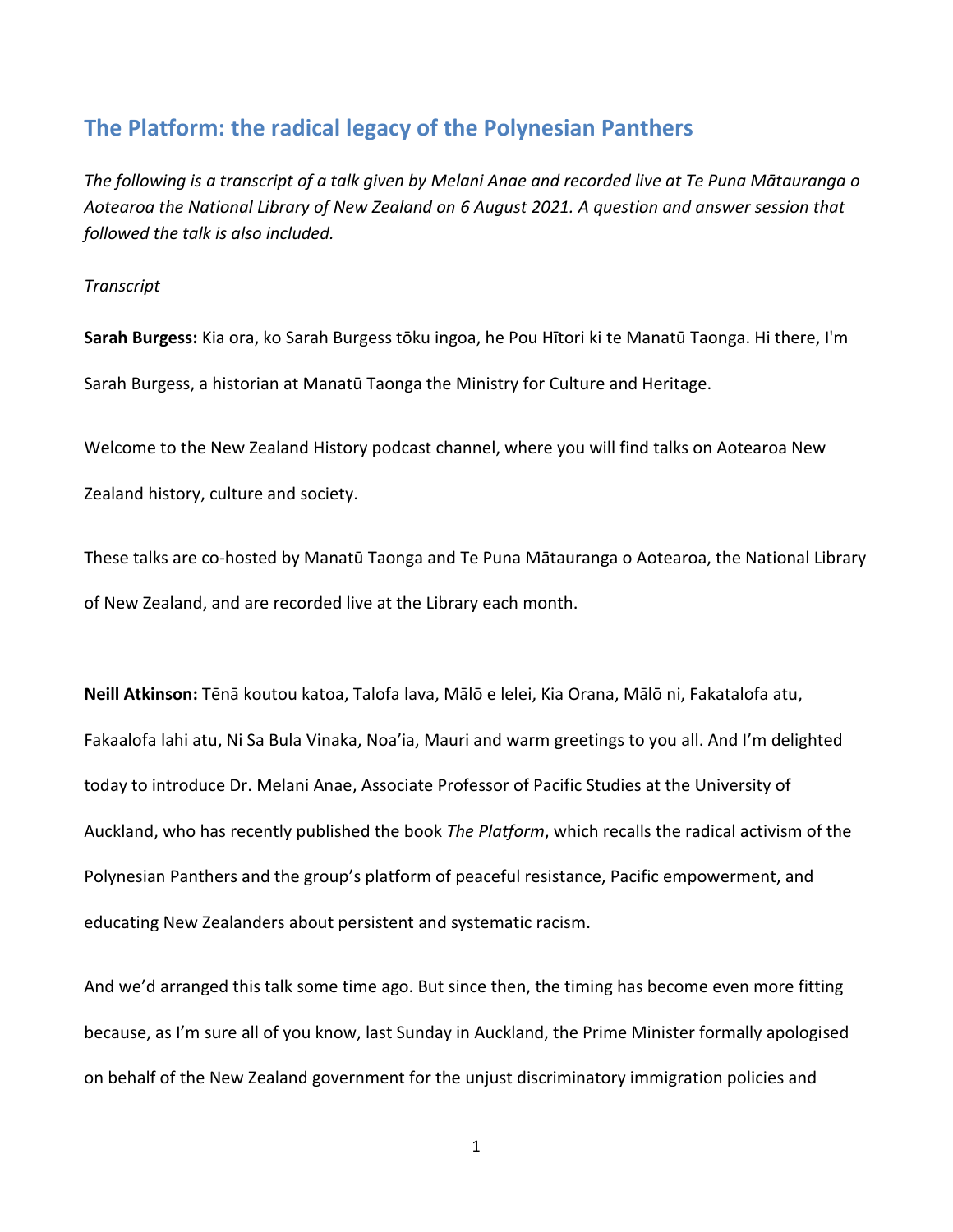practices that targeted Pacific communities in the 1970s which we know as the dawn raids. Now I was privileged to be able to attend that really powerful event on Sunday, and with my team at Manatū Taonga Ministry for Culture and Heritage to have been working with the Ministry for Pacific Peoples on the apology process for the last six months or so. And we are looking forward now to continuing to support the collection of community stories and the development of historical resources over the next year or two.

Melani was there on Sunday, of course, supporting Alec Toleafoa, who is here today, who spoke very impressively on behalf of the Polynesian Panthers, a group which not only played a really major role in opposing the dawn raids but also in campaigning for the apology. So I'm really really delighted to have Melani here to talk to us and would now like to invite her to come up to the stage.

## [clapping]

**Melani Anae:** Malo le soifua, malo le lagi e mama, fa'afetai mo le avanoa. Talofa lava and warm Pacific greetings. First of all, let me say how honoured I and fellow Panther, Alec Toleafoa, who will be coming front centre stage during the Q&A section, to be here, to be invited here. I'm also especially honoured to have BWB Books team here. They're responsible for this little book. This little book *The Platform*, the radical history of the Polynesian Panthers. A little book but power-packed with steel ink. My malu, my life, and my journey, with the Panthers and as one of them.

Fifty years ago, a bunch of Polynesian teenagers met in a house in Grey Lynn, Auckland, and formed an authentic, homegrown revolutionary organisation, which fought for human rights. Since that time books, articles, documentaries and more recently social media have articulated the history and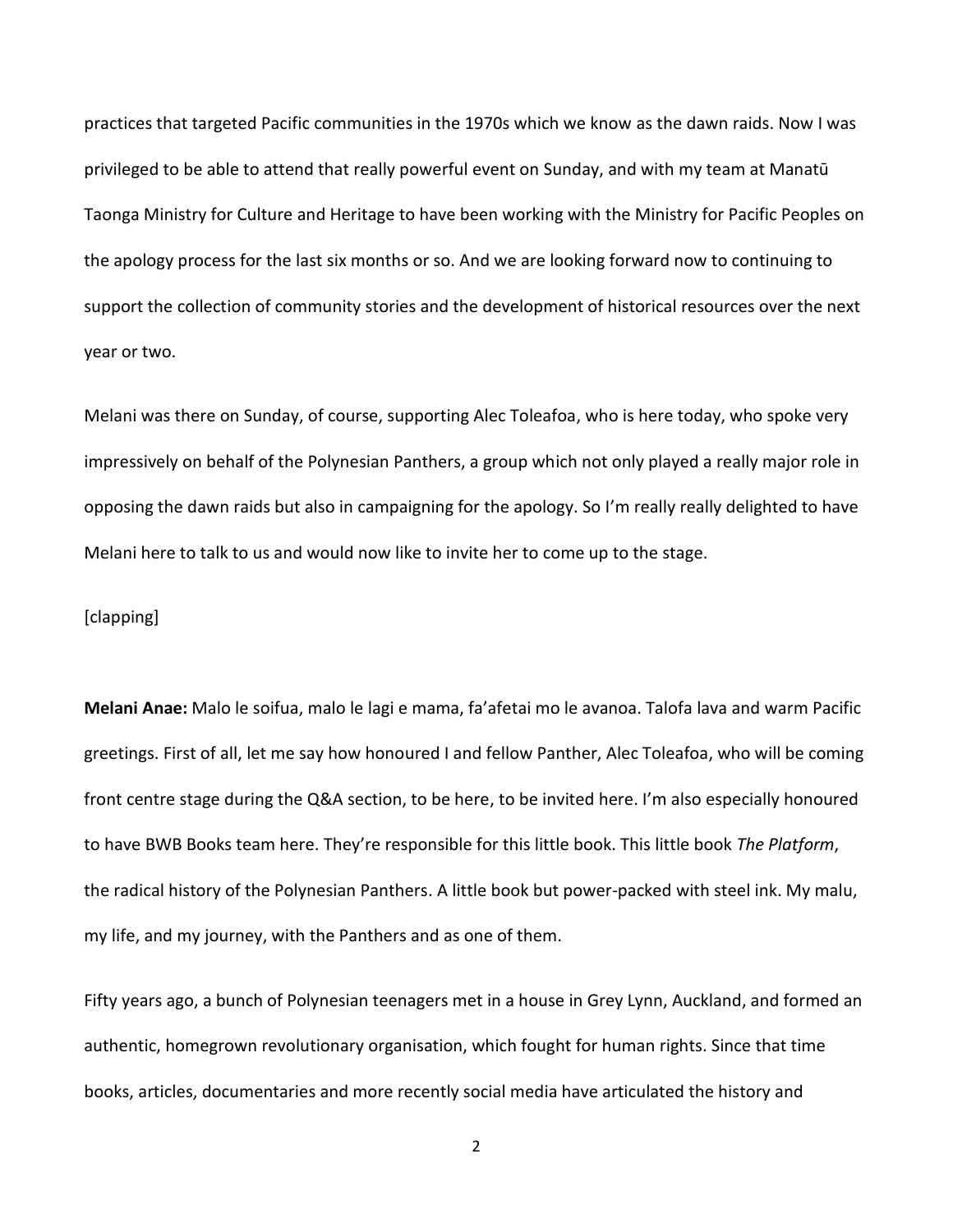philosophy of the Polynesian Panther Party. There is even a TV series, *The Panthers* – I don't know whether you've seen the trailer – coming up in a couple of weeks. It is of course though a 'faction' – part fact, part fiction – and that is why we've appreciated the insistence of TVNZ in the release of several podcasts prior to the series being released. A very good six hour-long podcast of our story.

But important work needs to be done to improve public understanding of our continuing philosophy to encourage closer examination of our platform and the programmes that we developed and are still implementing. Among the many myths about the Polynesian Panthers is that it lasted for a relatively short time, and that it disbanded after support waned. While there's been much interest in and focus on the crucible years of the early 1970s, the party was long into, active still, into the '80s and are certainly not defunct. Our mantra is once a Panther, always a Panther. And boy, do I know what that means now after 50 years.

As Panthers, we knew that the strongest form of protest was to be successful. I didn't really understand that fully until I look back at the last 50 years, and at what we have accomplished, and realised that the platform was the inspiration behind the success that we Panthers achieved. The power of the platform lies in its potent mixture of inter-ethnic activism in palagi spaces to annihilate racism, and intra-ethnic activism in Pacific spaces to elucidate why cultural nonconformity was necessary. And also to celebrate our ethnic identities, however we define them.

The fire burning in our bellies about the empowerment that this Panther platform can create remains as strong now as it was for us back in our teens, and that can never be extinguished. Many Panther members remain actively committed to the platform. They continue to share an intense drive to help Pacific Island youth realise their full potential by drawing on their Pacific heritage and developing their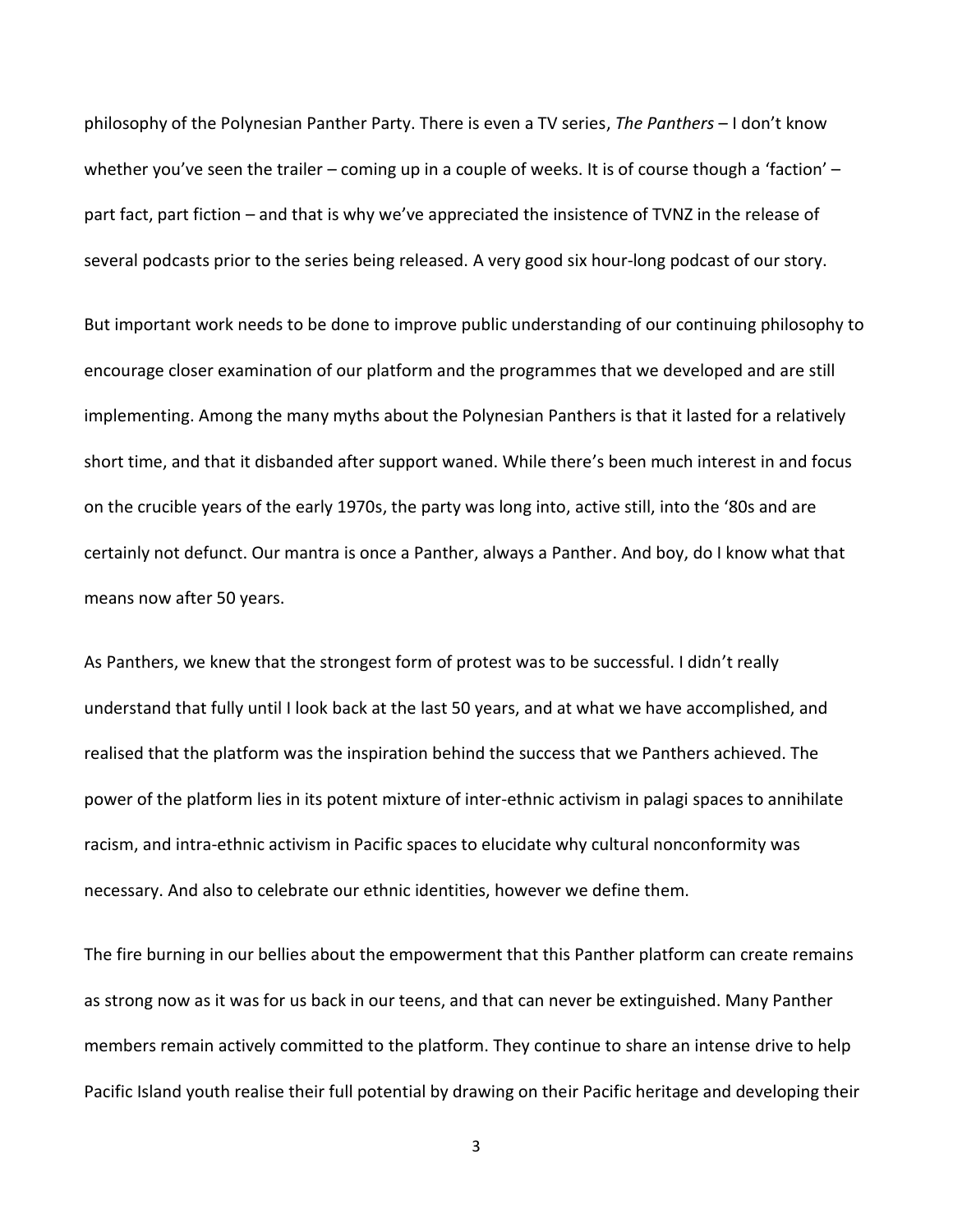professional skills as New Zealanders. For some, university education added intellectual breadth to our perspectives on racism, inequality, feminism and the gay rights movement, and demonstrated how knowledge could lead to political and social empowerment. Knowledge is power. For me, it also provided a context within which to explore and then understand the subordinate status of Pacific peoples in New Zealand society and to expose systemic racism in education.

Alec Toleafoa, Panther member, joined the Panthers at the age of 16. He is now a Presbyterian minister, he has been involved in the care of people in urban street communities, prisons, youth and adult custodial and residential settings, and developing youth leadership and personal development skills learning.

Alec's brother, Wayne Toleafoa, was the Polynesian Panther Minister of Information – 'cause he was a university student. He joined the Panthers at the age of 17. He went on to become a police officer, then a Presbyterian minister. He became principal chaplain of the Royal New Zealand Defence Force and is now the Minister of St Columba's Presbyterian Church in Havelock North.

Tigilau Ness was the Panther Minister of Culture and Fine Arts 'cause he could draw and play the guitar. He joined at the age of 16. His activism is reflected through his music, his award-winning music career. In 2009 when he was presented with a Lifetime Achievement Award at the fifth Pacific Music Awards in New Zealand, and in 2016 he won the Vodafone New Zealand Music Awards roots reggae award. He continues to give back to the community with his lead role in the Mellow Dads Programme and his role as an assessor for Creative New Zealand grants and many Panther rap sessions.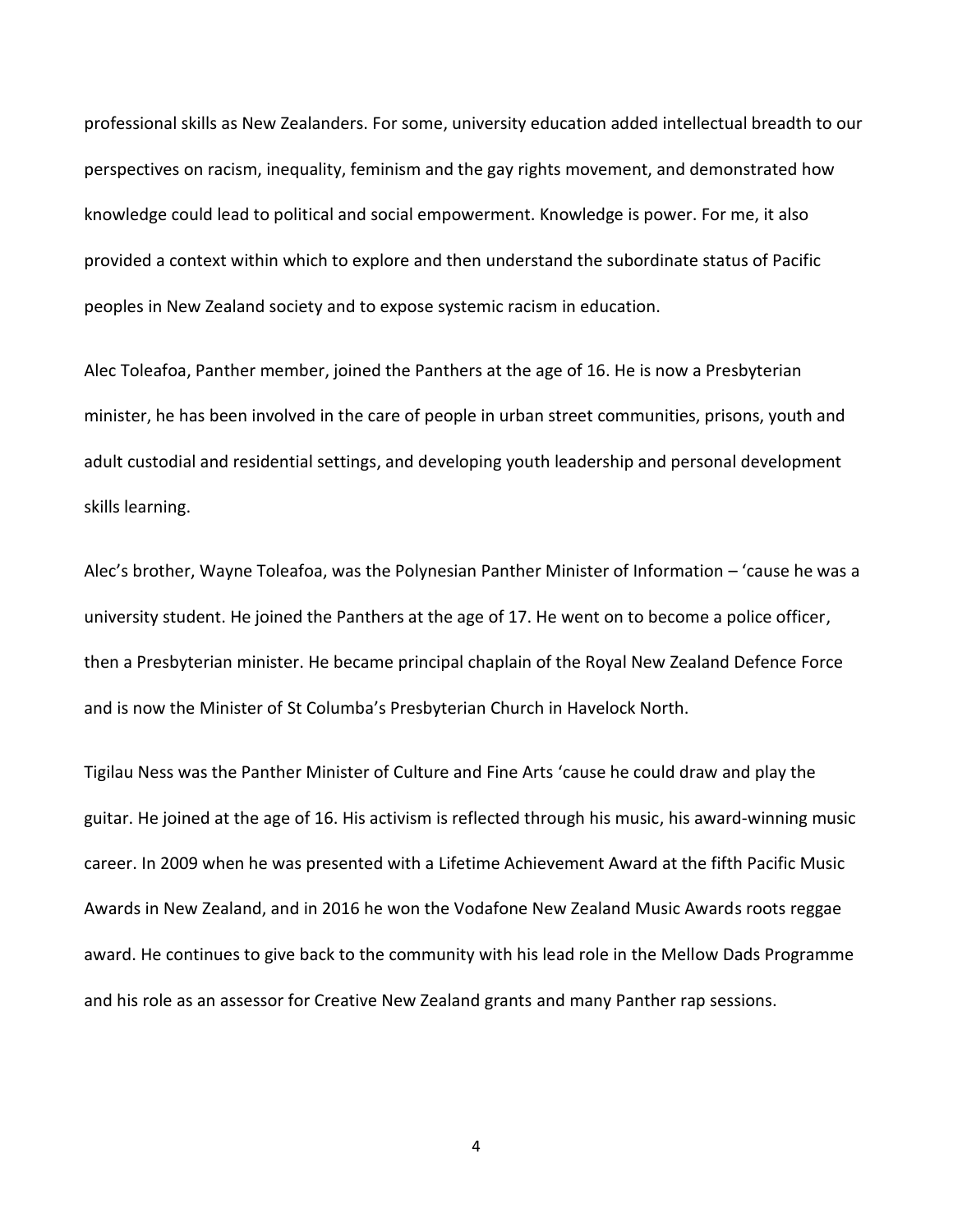As for myself: Panther member of the university intelligentsia. I was a group of sisters who were firstyear university students. I joined at the age of 17. I have been bestowed with many honours as the bio has it: associate professor, Fulbright scholar, a member of the QSO – Queen's service award medal, the officer award – Marsden award. But what gives me great pride is that as well as that I've also been bestowed the Samoan chiefly titles of Lupematasila from Falelatai, and Misatauveve from Si'umu, my parents' villages in Samoa. Along with these honours, however, I am most proud of the consciousnessraising and revolutionary impact I have made on the lives of hundreds of my university students over the last 20 years and the thousands of young New Zealanders in schools through the Polynesian Panthers' rap programme, Educate to Liberate.

In our active and latent phases, both overtly and indirectly, the Panthers have worked hard for basic human rights. In the seventies, our efforts were a catalyst for political change, prompting successive governments not only to recognise the burgeoning Pacific population but also to exercise its duty of care. As Panthers, we developped community survival programmes and shone the light on a monocultural system which didn't give a damn for the needs of Pacific people. And I don't think they still do but here's hoping.

As Panthers, we developed the community survival programmes and our achievements were acknowledged by our own Pacific Island communities, by the New Zealand government, and by the Black Panther Party in the United States. So, you know, some people call us revolutionaries, some people call us activists. Our parents used to call us moepi, as Alec said on Sunday, which means bedwetters. And that's – we were just kids. But you know, we were really intent on making change for our communities. We saw how our parents slaved their guts out six days a week in the factories in Grey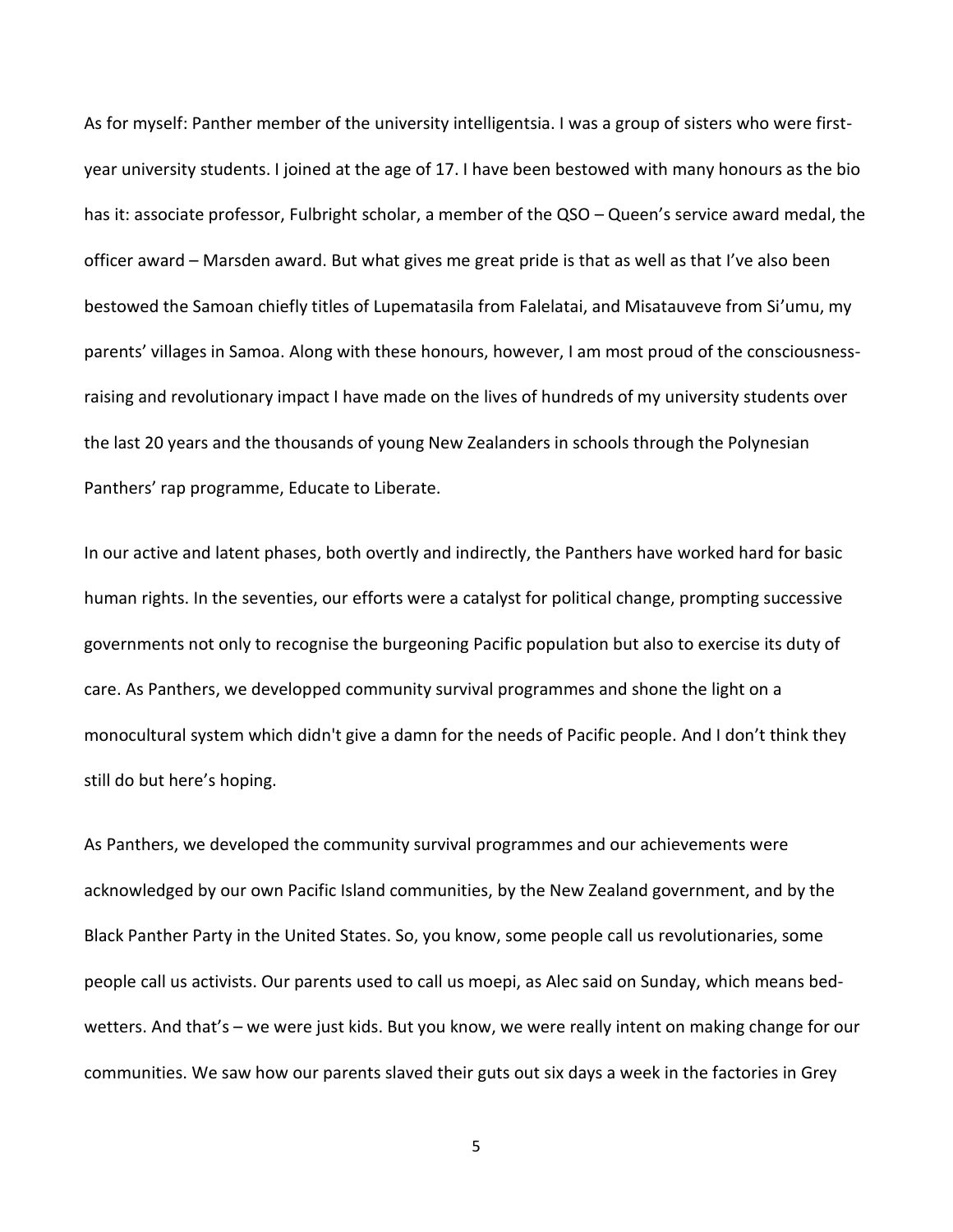Lynn. We – I never got to speak to my dad except on Sundays when we went to church. That's how we, we just didn't have time with our parents. So we became their voice.

But let's go back to the crucible years. And it's important because I've read stuff out there that says, you know, the dawn raids happened and that's what you know, why the Panthers sprang into action. No, well that's not true. We had already three years of setting up our community survival programmes, our homework centres, the PIG patrol, the TAB programme. So we were really active before the dawn raids happened.

I'll read from the book.

The inaugural meeting. On a cold night, 16th of June 1971, I snuck out of the family home to attend the meeting. The sight of these guys with afros, black leather jackets and elei (island-patterned) shirts was mesmerizing. I wondered what was going on. Then the leader spoke of forming a politicised group called the Polynesian Panther Movement, modelled on the Black Panther Party in the United States. Their charismatic styles and revolutionary talk were riveting. They talked about using passive resistance to fight back against exploitation and racism – by the police, by the system, by unscrupulous landlords, by the teachers and the education system. All of us knew what they were talking about at that meeting. We knew and had suffered the everyday racism. It was there at school; at the shops; when walking down Ponsonby Road or playing sport. It was there in the government departments, attuned to the needs of palagi only. It was there when we went home to a house with rats running around or leaky pipes the landlord wouldn't fix. It was there every day of our lives. 'I can do this,' I remember thinking. Yes, joining this movement would give me a chance to fight back against the injustices that I and all of our families were suffering from.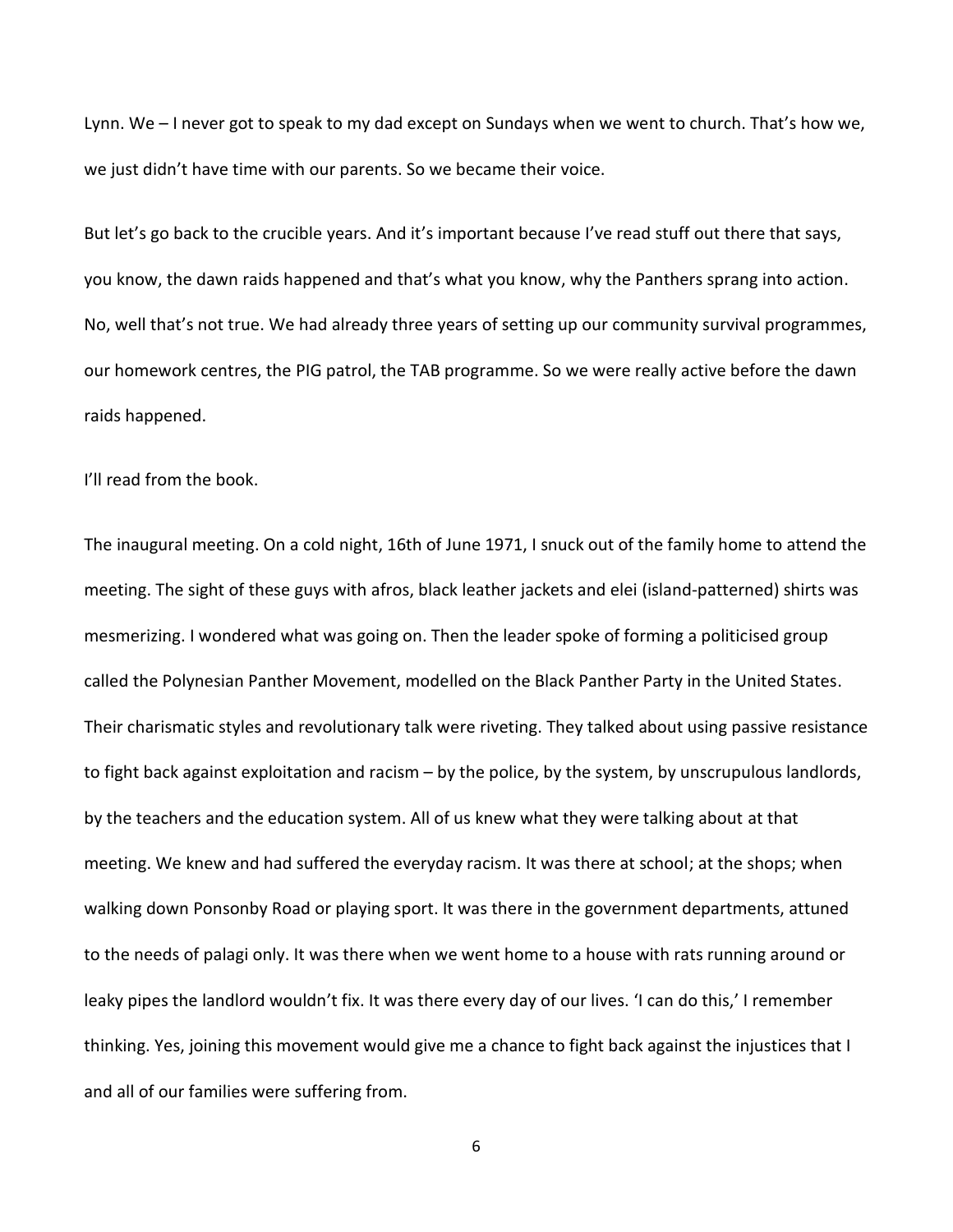The community activities the leaders were talking about would fill the gaps in a monocultural system which didn't care about or cater for Pacific people's needs. I was sold. The movement's rules were simple but strict: no possession of narcotics or being under the influence of alcohol during movement time; no possession of guns, weapons or harmful devices; no using the name of the movement in public for self-glory; and there was equality between men and women; read *Seize the time* by Bobby Seale. This formal structure and political thinking were new to me. I felt comfortable with it though. Although most of the guys there were ex-gang members, the rules about no drugs, weapons, alcohol made me feel safe. The movement's base in Pacific culture and worldviews was also comforting, as was the goal of equality between the sexes.

So the period from '71 to '74 is what I call the crucible years. It was that time when I was active. When most of the Panthers were active. It seemed in 1973–1974 we all, I suppose, tried to grow up and become adults and went to have our lives. Some people were working out 'What am I gonna be?'. Some of us fell pregnant and had to start being mothers. That kind of thing. So we kind of gradually – but there was the core: Tigilau Ness and Ama Rauhihi Ness who were frontline and represented the Panthers at the Springbok tour, the land marches. So we were still you know, there in spirit with our brothers who were being active and front liners.

It was a period when the Polynesian Party were outspoken and visible, even if the brothers particularly found it hard to shake the gang image. Even now, when we speak to family members, they still when they hear Polynesian Panthers think 'gang'. And it's been really hard to break that. I mean, gangs don't set up homework centres, or visit old folks' homes and give concerts and things. So you know, that's interesting.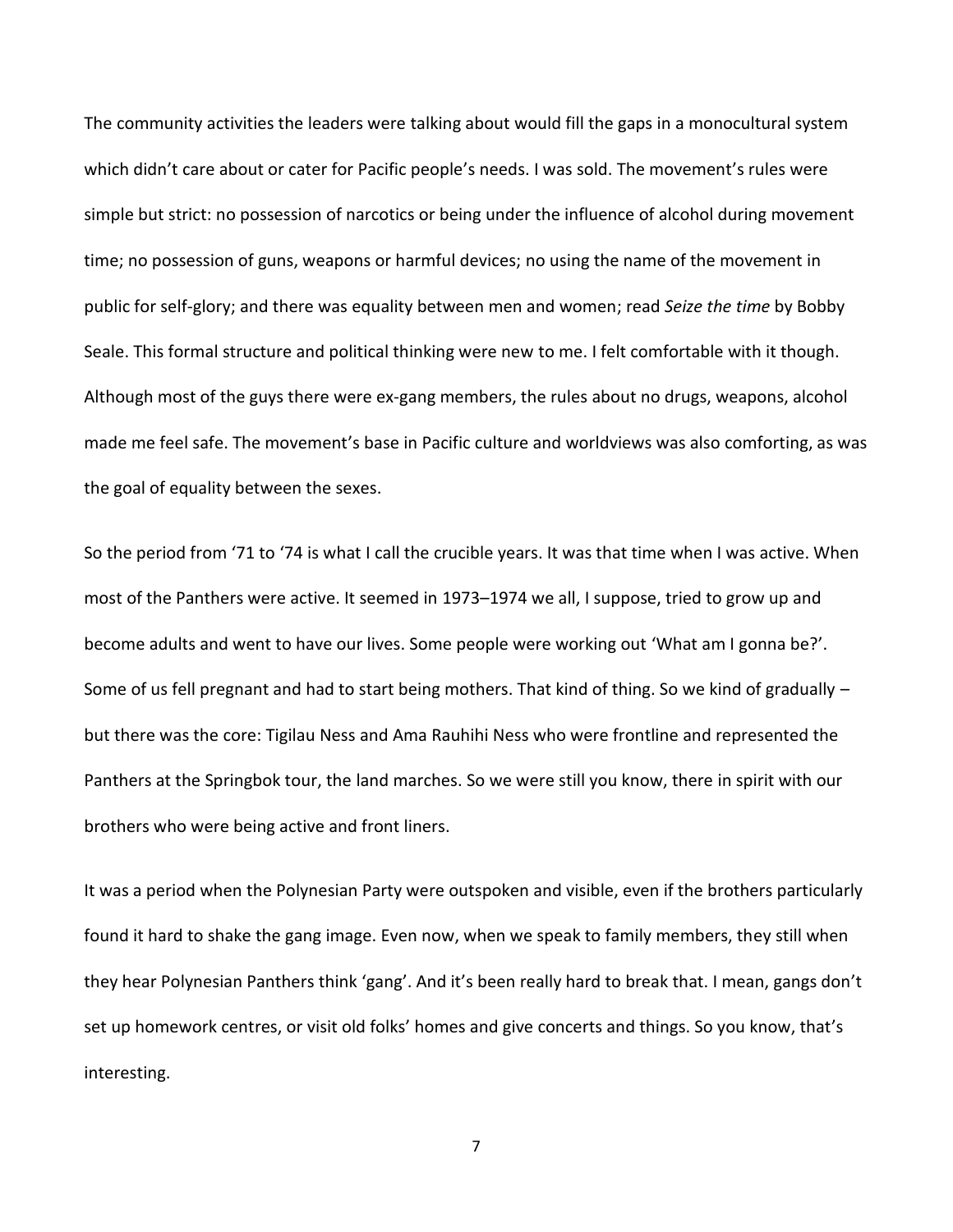But the grassroots programme and activities illustrates our focus on community welfare as a survival strategy. And I put that down to my – I was the first one to make contact with the Black Panthers Party in 1972. First year at university, passed all my units, and as Samoan parents do, they like to shout their children for trips to see their families and other countries if they pass their exam. So I was off to America, Cerritos, Los Angeles, to visit my auntie and uncle who lived there. But before I left, I got the message from the leadership that I had to make contact with the Black Panthers. Oh my God, that spoilt my whole holiday, didn't it. I was just terrified. I mean, me, 17-year-old good Samoan girl, from Grey Lynn going to meet the Panthers. Anyway, this long story short, I left it to the end of my holiday, I couldn't tell my auntie and uncle or my cousins what my mission was. So I, you know – and that's why I'm an associate professor, I guess, I'm very resourceful – I looked them up in the telephone book. And, you know, rang the headquarters up and had this wonderful conversation trying to explain where New Zealand was, and where the Pacific and Samoa, so. But in the end, a week after I got back to New Zealand, a box of resources arrived from the Black Panthers, about community programmes, food coops, and things like that. So one of our leaders took that box to Sydney, where the Aboriginals were trying to set up an embassy. And so that was the kind of intercommunalism that the Black Panthers were really trying to build at that time. That's my little, you know, claim to fame. And we've kept up that contact with the Black Panthers to this day. Emory Douglas has been here on several occasions. Tigilau Ness and other Panthers went to the 50th anniversary. So you've got to remember, they started five years before us, but they were our age as well. They were in their seventeens and eighteen years old when they set their party up. So they were five years before us.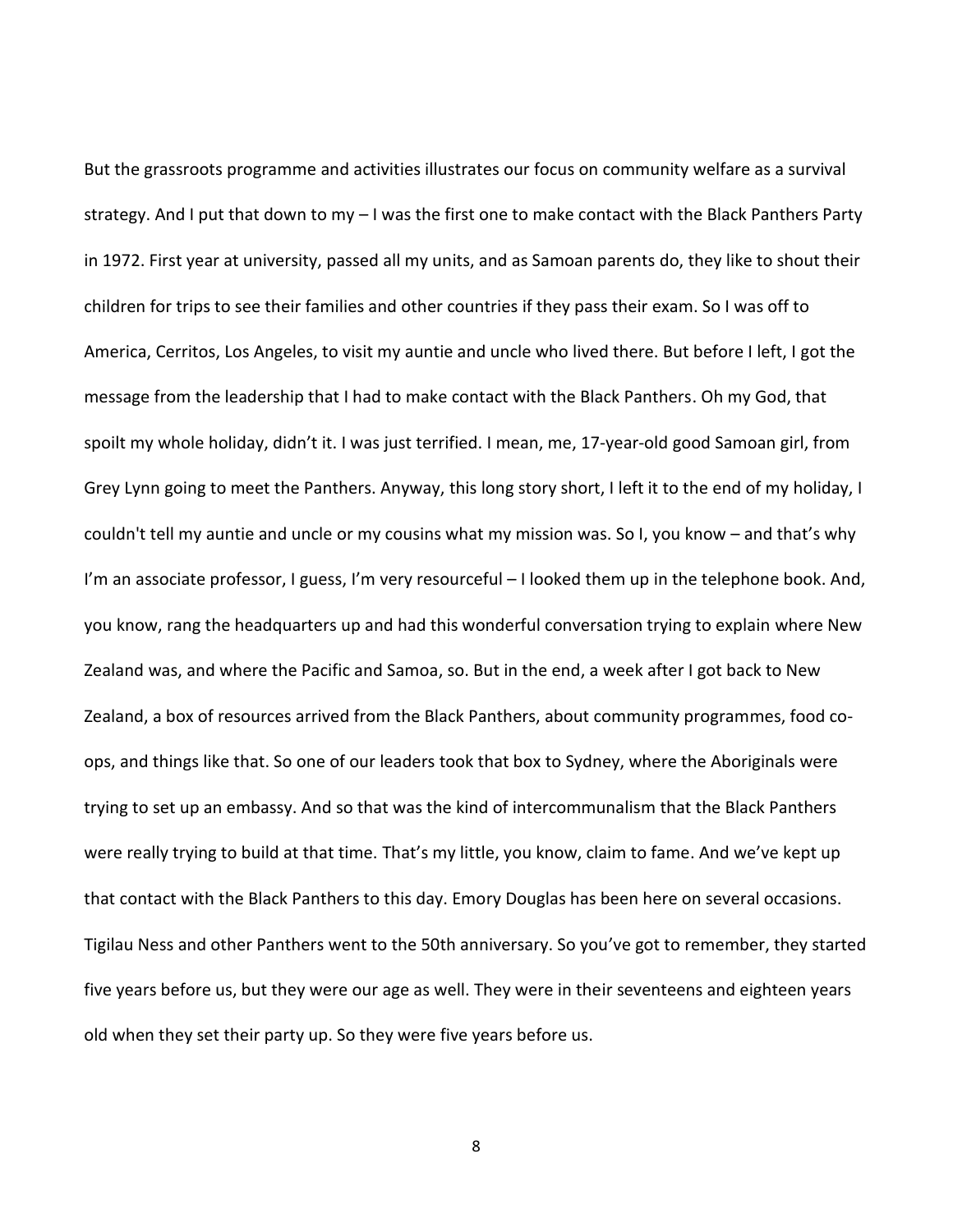And so this is some of our programmes that we ran: legal aid, the legal aid booklet with the help of David Lange. He was our solicitor. And you know, the policemen got really uptight about these young upstarts who knew their legal rights and they would say, 'Okay, you're misinforming the public, take me to who put this booklet together', and we said, 'Well, you better go and see David Lange who helped us set the book up'. But it was so empowering. You know, it was little things like again, kiddie things, like, an officer can't arrest you, if he's not wearing his hat. You know, an officer can't arrest you, if you, if he hasn't got his, you know, numbers visible. Little things like that but those little things ended up to be big things in terms of how they made us confident, and safe, safer, and stopped that brutality that was going on. So those were, you know, a snapshot of our community programmes.

The collaborations we had. We couldn't have done what we did without our relationships with all these parties here: Ngā Tamatoa, People's Union, Halt All Racist Tours, CARE [Citizens Association for Racial Equality]. And people often say, 'How come you all work together so well?'. I said, 'Well, because we all had the common beast', which was racism. That's what drew us together and helped us to be a force to be reckoned with. And probably that's the problem with a lot of the protest groups today. They're fragmented, and there's nothing that they're working on to unify in terms of what they're trying to achieve. And the Polynesian Party, Panther legacy are those things. It's consciousness-raising. We had to conscientise three sets of people in our teens. One was tangata whenua. So we built up the relationships with Ngā Tamatoa – and even before that. And the other group was the main dominant palagi group. And then there was our own elders. Our own parents didn't understand why we were being so, you know, bolshie and radical. They just wanted us to be good citizens like they were because they had tremendous respect for authority. It's in our cultures. We were visitors. So you know, you had to respect law and order and everything.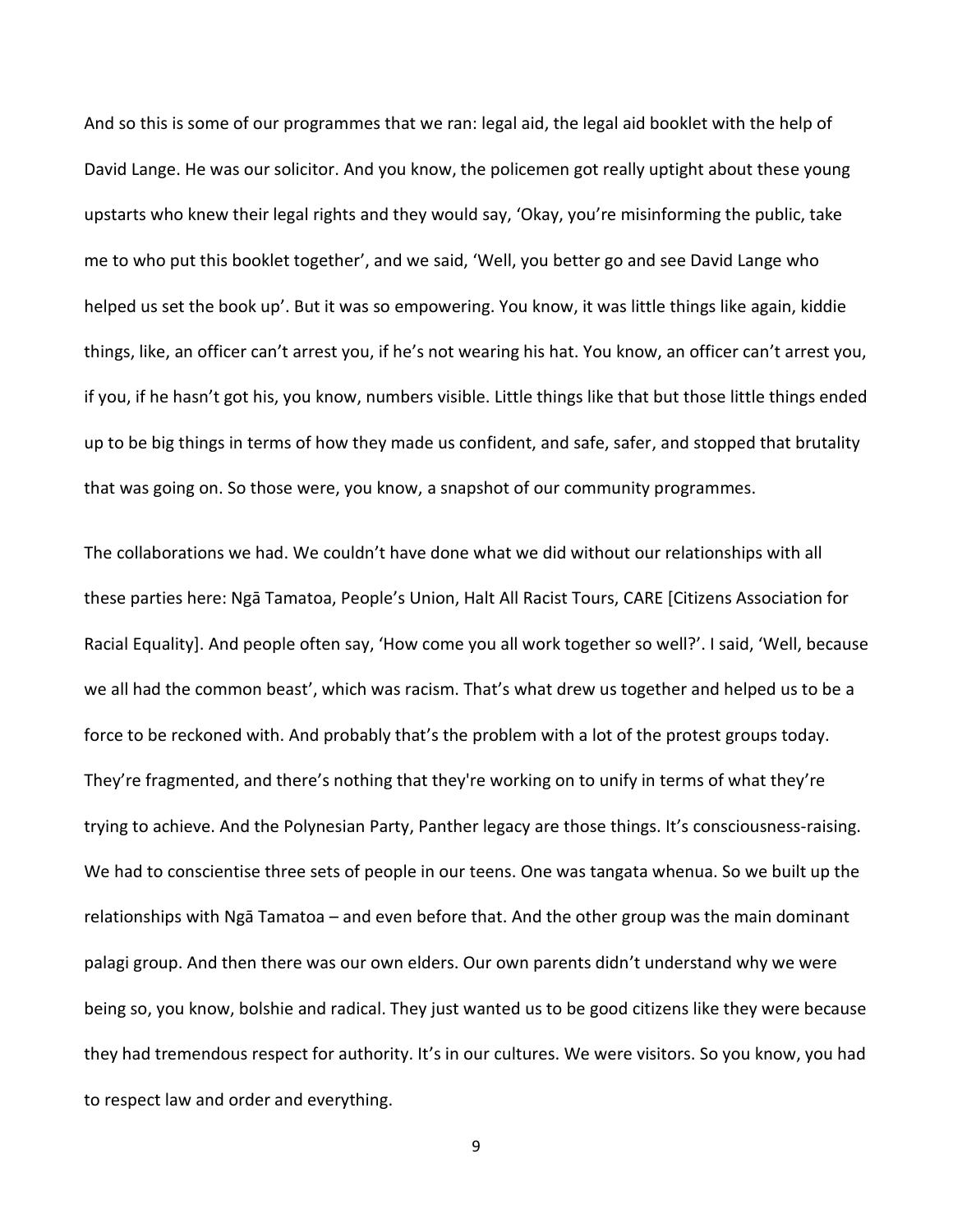And then the dawn raids. The dawn raids, there's been so much out there about it, but there were two waves of these terrorist attacks. State-sanctioned racism, based on laws which allowed those things to happen. But more insidious than the dawn raids were actually the random checks. The random checks, that – we've got since the apology was announced, there's been a floodgate opened with people coming out with these stories about the random checks, about the dawn raids.

And so, the 1974 dawn raids happening were under the Labour government and the 1976 dawn raids was under the – Muldoon used law and order and crime as his platform when they took power. What did the Panthers do? I'll read, I'll read from the book there.

At 3 a.m. on a cold foggy night in June 1976, three groups of Panthers and some palagi supporters (we had to have palagi supporters because none of us had cars. We were only fif– not even drivers' licenses. So that's where this unity, this unified platform of protest was so good. So, we'd hop into our palagi mates' cars – well these guys did, the military wing) and they, simultaneously "Dawn-Raided" three National politicians' houses in upmarket streets in Epsom, Pakuranga and North Shore in Auckland. A small group including Tigilau Ness and others went to the home of Franklin MP Bill Birch. The reverse dawn raids also occurred at the homes of MPs, North Shore George Gear and the Minister of Immigration Frank Gill. When Air Commodore Gill was interviewed on the radio the next day about the incident, he said, 'How dare these people come into us at such an ungodly hour!' But that was the whole point, wasn't it? The Panthers further responded to the dawn raids by scaling up our PIG patrols. We probably, if the research was done, there were less police, you know, putting our people in prisons that occurred during the PIG patrols because they were so busy trying to escape our cars. You know, trying to do the right thing and so – kid stuff.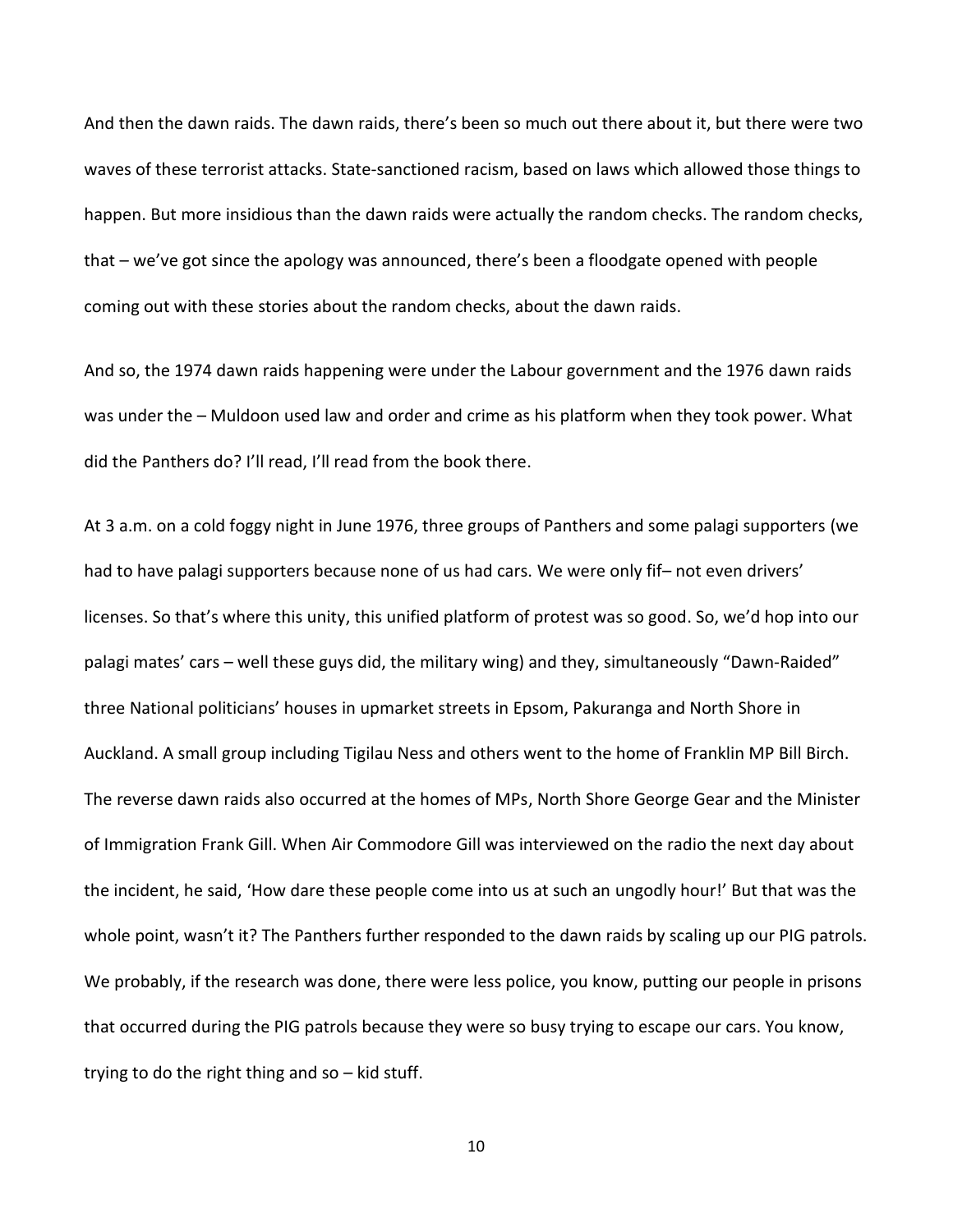But it wasn't only New Zealand's national identity as a multiracial society that was being forged around the country during this period and within the party, the party itself, it was also our own identities as first generation New Zealand-born Pacific people. We were the first of the first, the first New Zealandborn generations from our migrant settler parents in the 1950s. There were no role models. Our parents expected us to turn out like them, but we had been born here. And you know, we had no role models. So we had to, to create that ourselves. Our Pacific parents weren't keen on their teenage children fighting back against discrimination. They had a fundamental cultural conviction that we were 'visitors' in the land. And so that view has continued today.

The apology. Now, you will be privileged in this room to – this is the whakapapa of the apology, okay, this is how the apology happened. We'd been fighting for that for 50 years in our own way, the Panthers, but two years ago on *The project*, TV3's programme *The project*, there was a little show on Pauline Smith's dawn raid book, and I was being interviewed about the Panthers. And Mark Richardson was on the panel and towards the end of the show, he says, 'I think it's about time there was an apology regardless of which government is in power'. And he said, 'And I hope the National people don't drop the wine on the carpet' at him you know, being so brave enough to say that. And so he was the first one to mention that. And then that kind of bubbled up with us and we decided yeah. And when we were going around to the schools, even the school children were asking us, 'Has there been an apology?' And we would say, well, no, not really. So there was a groundswell of kind of apology speak. And then it came to a head when we decided that yes, we're going to ask for an official apology. And so, Liz Craig, who's a list MP in Invercargill, Pauline approached her and she took it to the politicians. Next minute we, the Panthers were asked to visit the Ministry for Pacific Peoples.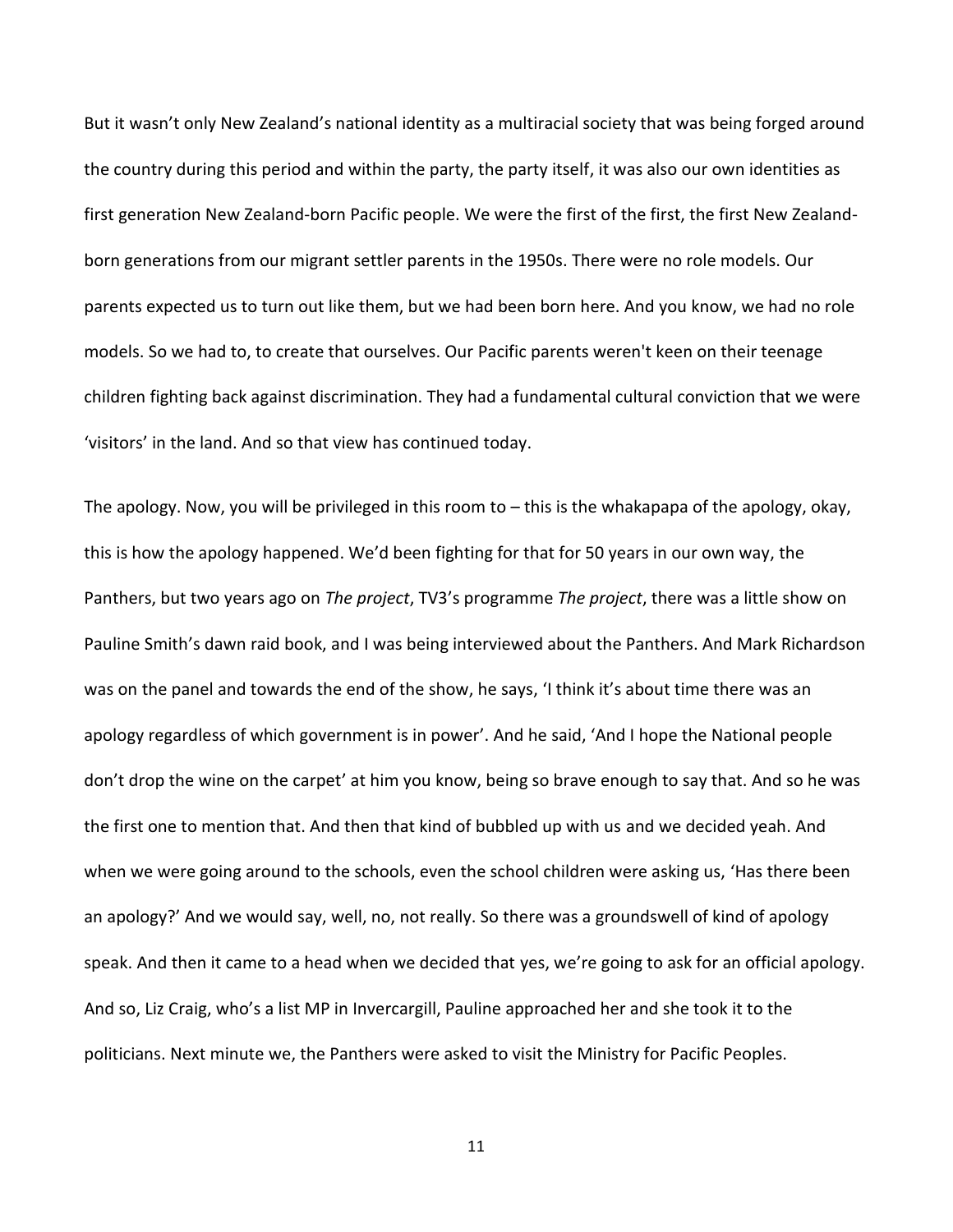So two years ago, we were in talk, in conversation with the government about the apology. Okay? And then we had that lovely petition from the young Josiah [Tualamali'i] and Benji [Timu], who, after talking with us said, 'We want to do something'. And so that's what was put into train, was their petition.

When we walked into the offices of the government, the Panthers calling for an apology, we went into that process with our eyes wide open. Especially yeah, some of us who still had the thing about, you know, the government, the distrust. The government lobbyists seldom get everything they ask for but our intent was honest and real, and fueled by our Panther legacy and love for the people. In its submission for healing and restoration the Panthers were clear about what we wanted: an apology, as well as 100 annual scholarships, and the overhaul of the current educational curriculum to include the compulsory teaching of racism, race relations, the dawn raids, and Pacific Studies and the significance of the Treaty of Waitangi as the cornerstone of harmonious race relations in Aotearoa across all sectors, and assessed as [NCEA] achieved standards, not just unit standards, with appropriate nonhistory subjects.

If what we Panthers called for was granted and acted on, it would provide a clear message to all Pacific peoples and communities and to all New Zealanders, that the government was ready for a truly liberating education and a world-leading pathway to the best race relations, Kiwi style, in the world. And I still believe that. I still believe that New Zealand can lead the world. We have in so many other ways. We stopped nuclear ships in our harbours, gave women the first to vote in the world. And we have the best relations, race relations, in the world now. It's not 100%, you know, correct or right, and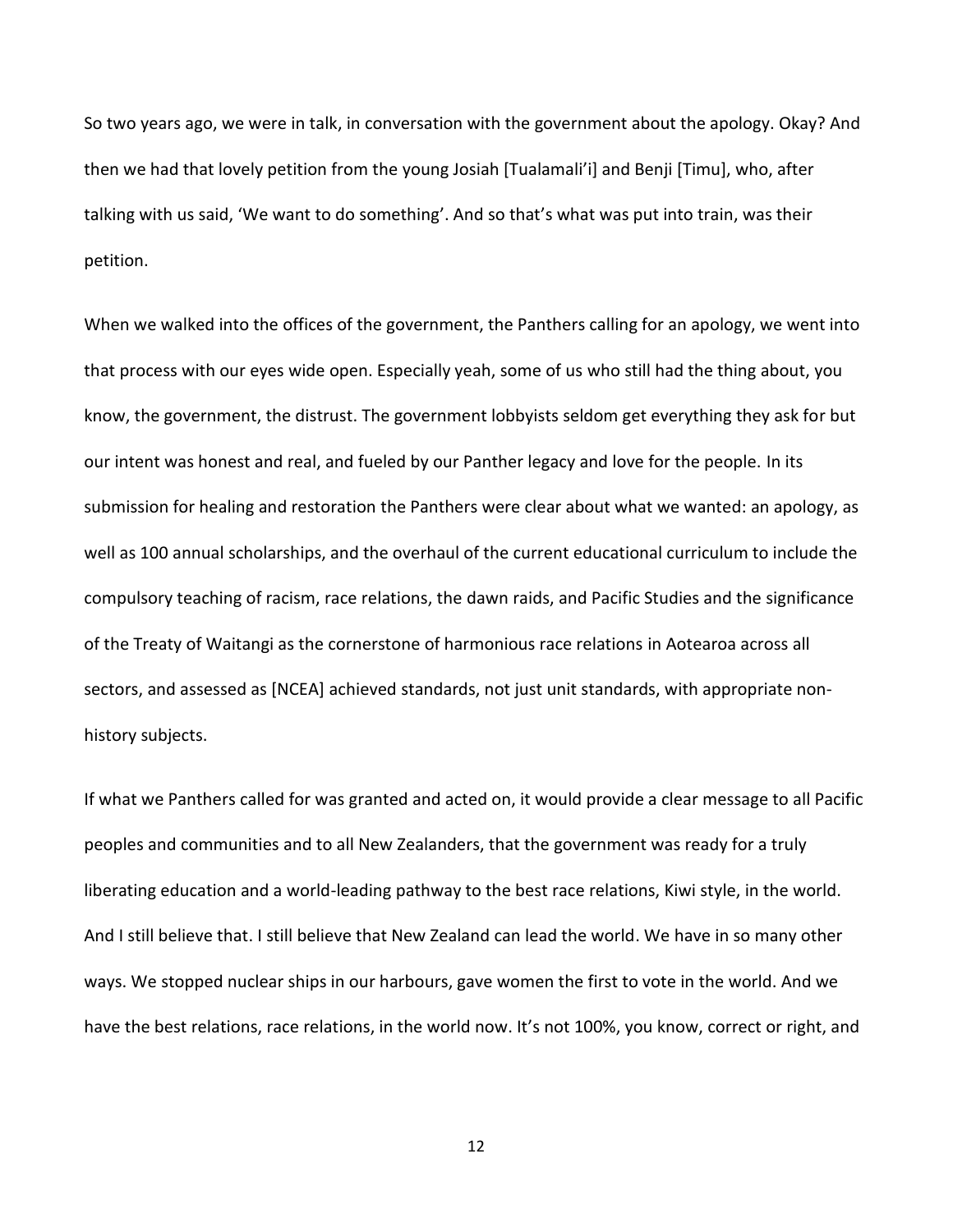it's working, but, we're still screeds above other countries in the world. And it's something that makes me very proud. And if we could just take it to this next step, well, what a world it would be.

But alas, the apology delivered was a watered-down version of what the Panthers called for. By perpetuating a myopic view of our long-term educational needs, the short-term gestures that they were called will not be enough to grow a truly liberated and informed youthful leadership for the future. All our kids need to know about these things, so they can make their own informed decisions about life. And they need to know about the ideas which led to the dawn raids. You know, what I call – in my university students, I say, you know, white supremacism uses the processes of colonialism, the three C's: colonialism, christianity and capitalism. They need to know what those ideas are and how they have formed the situation, the unjust situations that we're in. Okay, so, what we were given in this apology did little to dismantle systemic racism. Much more work needs to be done to decolonise and re-indigenise our education system. If the changes the Panthers have fought for over the last 50 years don't materialise then we will have no alternative but to, as Maōri scholar and activist Ranginui Walker says: Ka whawhai tonu mātou. We still have to keep fighting. That's it.

## [clapping]

But now I would like to welcome my fellow Pather, Reverand Alec Toleafoa, and we will be very happy – this is the best part of the talks, is having a talanoa with you all, and trying to answer the questions that you have, so …

**Audience member one:** Where was the house in Grey Lynn?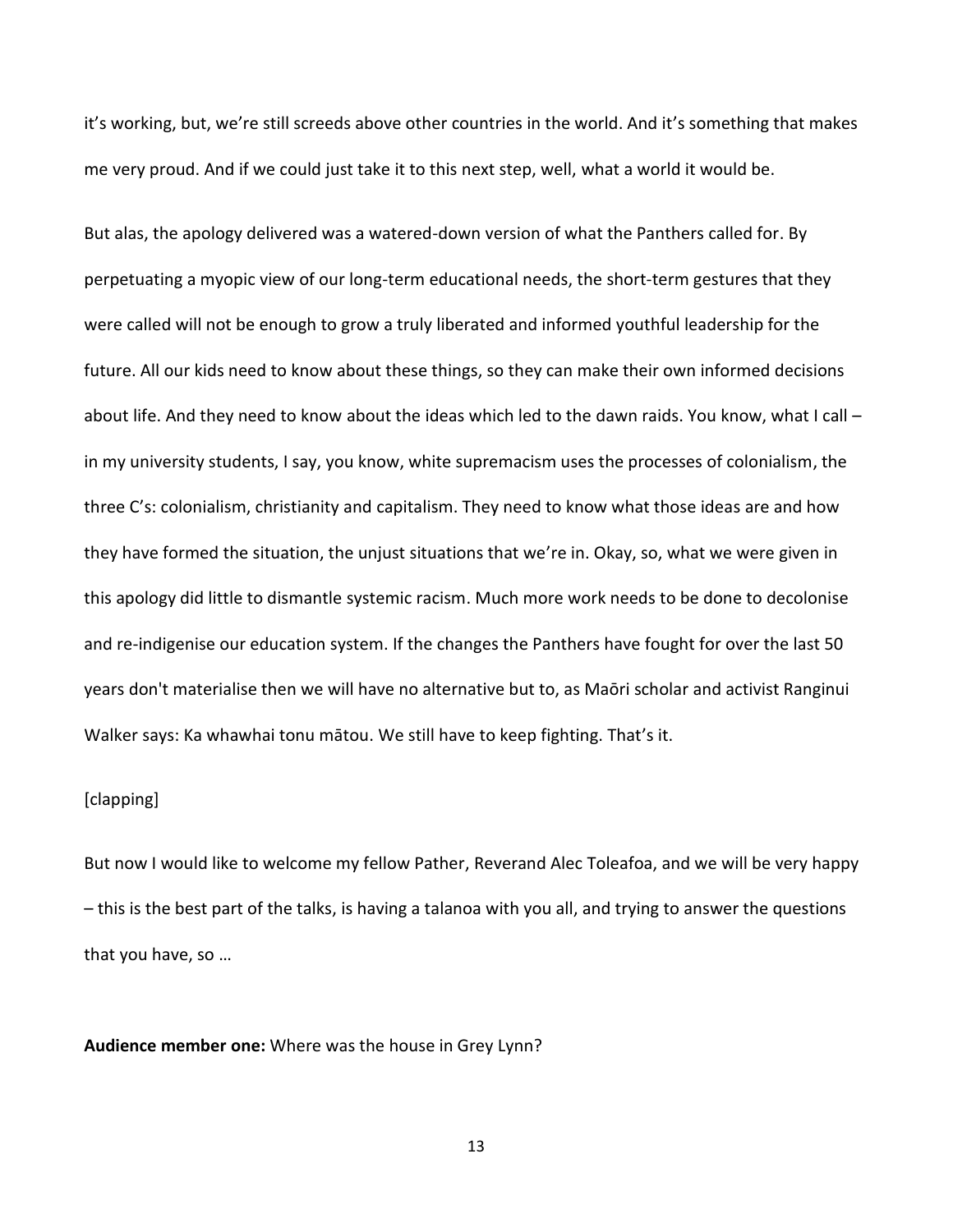**Melani Anae:** Keppell Street. Keppell Street? Do you know Newton? There was, a few doors from our house was just number four Home Street in Grey Lynn. And one of the cofounders of the Panthers, who was an ex-NIGS gang member, lived at Keppell Street, and his parents were away, and so he let's, let's have this meeting. And then when, you know, they came back earlier, and we just, wah!, skedaddled, jumped out the windows, out of there.

**Audience member two:** It would have been a quite exciting time in terms of women's liberation issues. Could you talk a little bit more about the, how women's liberation and feminism impacted on the Panthers?

**Melani Anae:** Great question. When we had to read *Seize the time* by Bobby Seale, it talked about the black sisters. There's a chapter there that's about the black sisters. And when I read it, I said, 'How? That's not what Samoan women are like'. Our Samoan matriarchs rule the family like the men. I mean, my dad gave his pay packet to mum every, every payday. She was the head of the household. You know, everyone in here who's got a Samoan matriarch knows what I mean. And so I just totally – and that's what really pointed out to me the difference. That's why we called ourselves the Polynesian Panthers because they came from a different socio-historical context to us.

So I've never considered myself a feminist. Because I love men too much, especially my dad. And so you know, it was like more – and I'm studying this now and I've published on it – it's a thing that's called womanism. I like the womanism kind of thing, which has started with the black women in America. But because that talks about complementary relationships with the males, not 'them and us',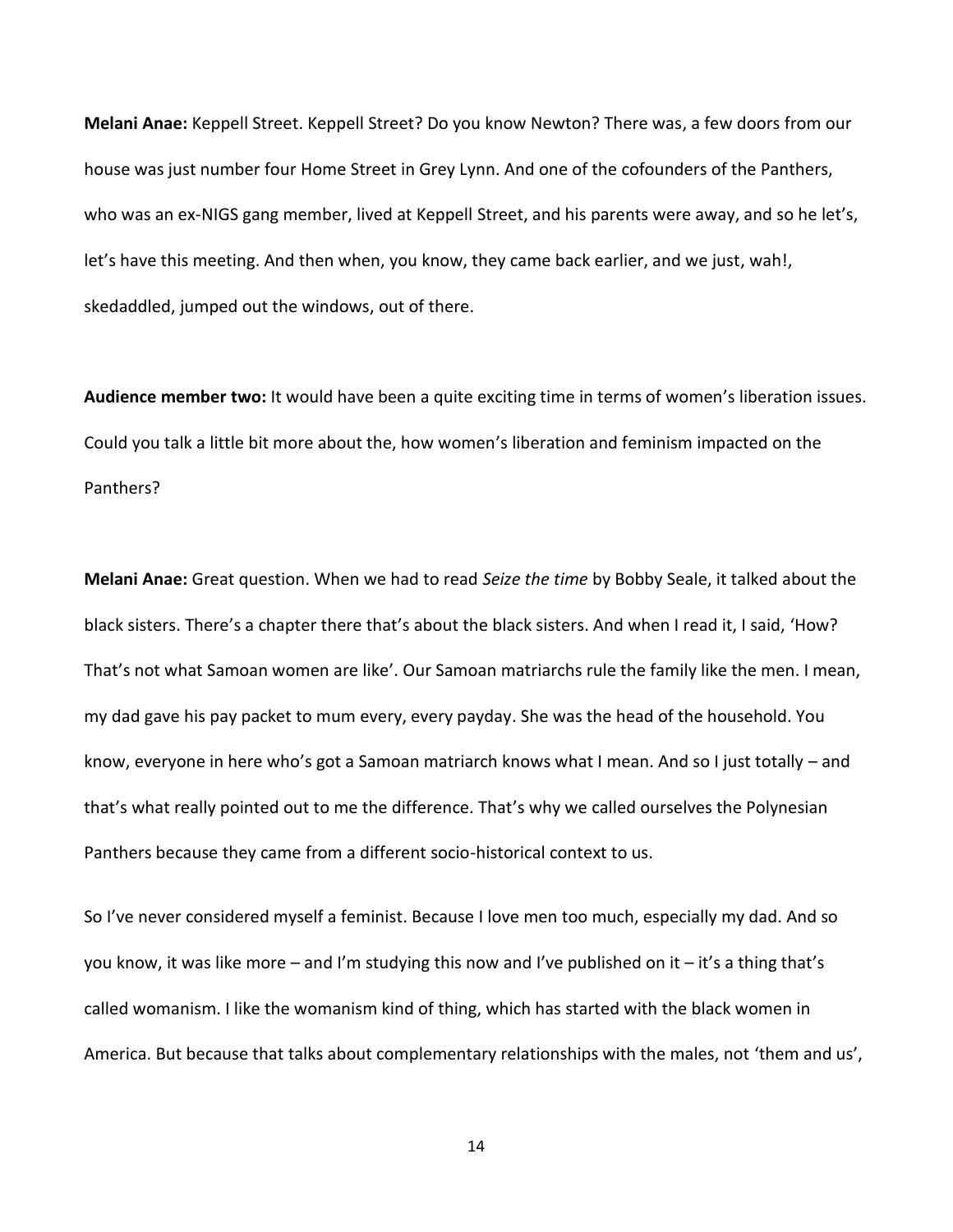and it also has the notion of spirituality, in part of the womanism. And that's what I think is a Pacific trait as well. So, I've published on that. And if people want to know, I'll give you the reference.

**Alec Toleafoa:** One of the important cultural references that we have is this thing called feagaiga. And the strongest relationship within the Samoan culture is between the brother and the sister. And there's just this, it's a sacred relationship and an ancient one, where the brother is pretty much the servant to his sister. And so there is already that disposition, so to, so to speak, of a male attitude to women. This is, of course, pre-missionary times. And then when the missionaries came, they, the nature of the feagaiga changed. And so now, that's been pretty much decimated and put in another context than from the original context. So the veneration and the respect for the sister has now been taken by these strangers and imposed in place in the Christian context, where now the feagaiga is given to the Christian God and to the Christian servants of God, to the point now where ministers of religion are referred to as a feagaiga fou – the new feagaiga. But there are still, thankfully, practitioners of feagaiga still out there, and that's being rediscovered and reindigenised and that's a beautiful thing.

**Melani Anae:** And it operated in the Panthers like, you know, we knew the boys would have our backs if we were in danger or protesting. And we always had the boys' back when they got really angry and wanted to, you know, fight. We'd say, 'How about a petition? Let's do a petition'. You know, and so we had all the, everything covered, you know, our group, and there was tremendous respect for each other and that's how we got things done. And yes so, but the sisters were the backbone of the Polynesian Panthers. Don't get me wrong, they were then and now. Even today, you've got the sister Pauline and her books. You've got my books and we kind of coordinate our Educate To Liberate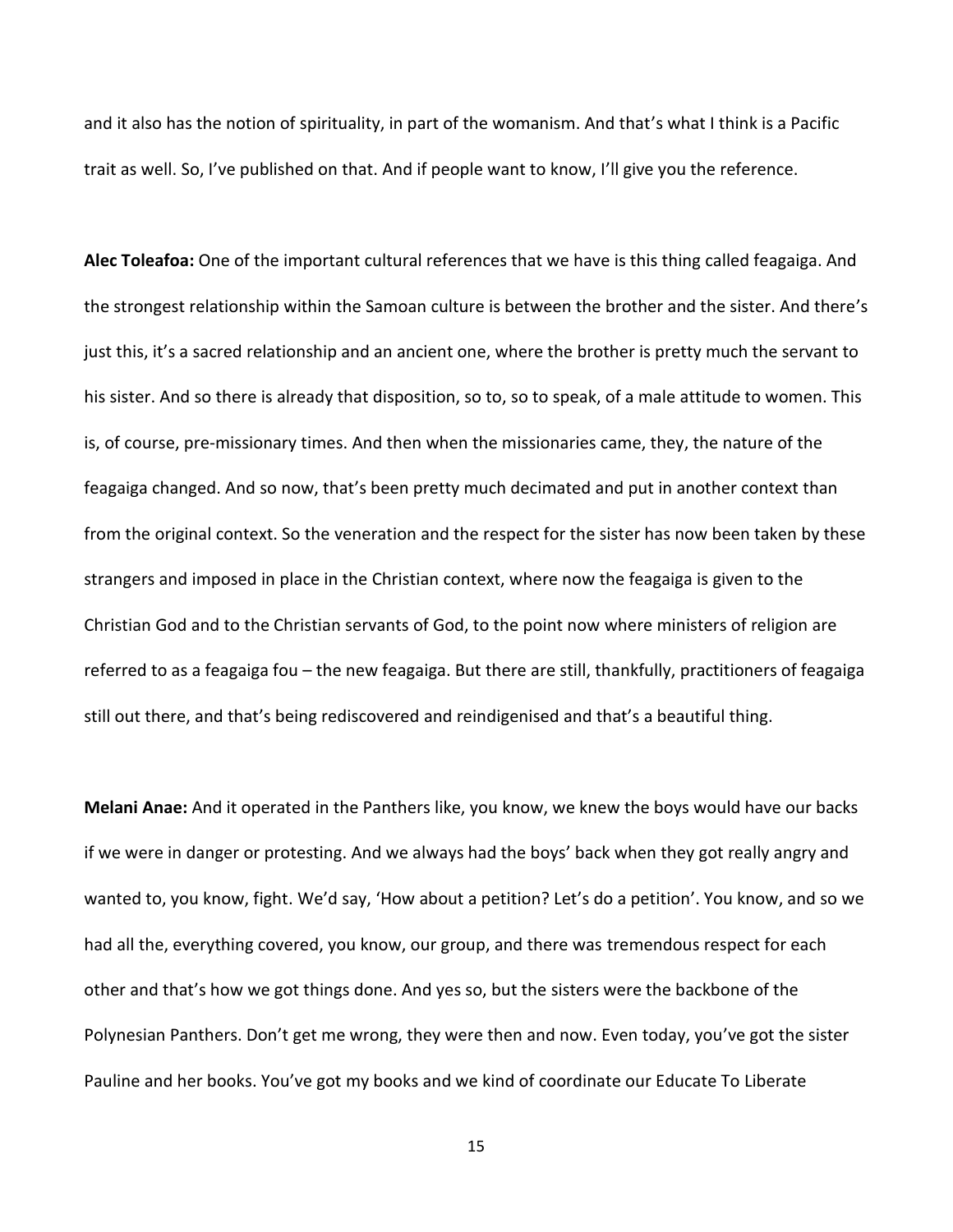programme in the school so nothing much has changed over 50 years in terms of the gender relationship in the Panthers.

**Audience member three:** Really good to see Melani and Rev [Toleafoa] again. Just really want to, Rev, if you could just share with us that special relationship we have with the tangata whenua? So, you've mentioned Bastion Point and some of the other protests, but you shared with MSD [Ministry of Social Development] around that special relationship. If you could share that with everyone else? 'Cause I think that's a really powerful story in itself.

**Melani:** Thank you.

**Alec Toleafoa:** Okay well, my name is, well as you know, Alec Toleafoa but my grandmother is Meatuai Tamasese who is the older sibling of Tamasese Lealofi-o-a'ana III, who was shot and then later died of his wounds by the New Zealand Armed Constabulary. An apology has been given already for that. Seems to run in the family, asking for apologies.

Anyway, the story goes that – and this is a story that circulated in my family ever since: he, Tamasese Lealofi III, he was the head of the Mau, which was a peaceful resistance movement in Samoa against the New Zealand administration and the imposition of its rather oppressive laws, etc., colonial Samoa. And he was exiled to New Zealand and imprisoned in Mount Eden jail. I can see the equivalent here would be Mount Crawford, one of the oldest jails here. It was an old, already an old jail in the 1920s when he was exiled here. The offence for which he was imprisoned was his failure to move a hedge on his own land to comply with the governor's or the New Zealand administration's programme of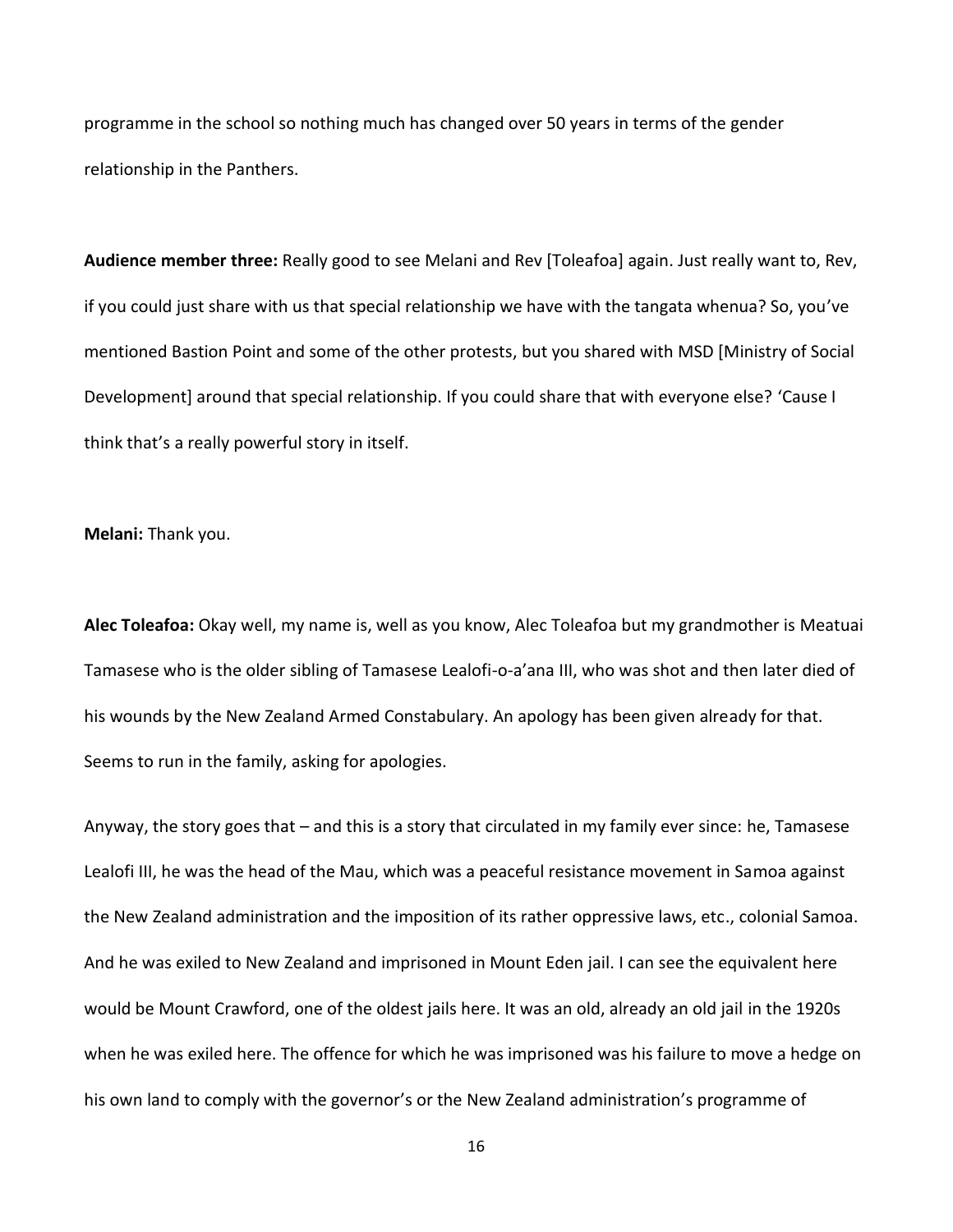reorganising the villages so that they were more along the lines of an English village and ordered according to that plan. So he refused to move his hedge, his hedgerow on his own land and that was just what the admin needed to have him removed, arrested. So he ended up in Mount Eden prison. He was there for two years. But while he was there, he was visited by Māui Pōmare. And they began a relationship which still, and they made arrangements that still we honour today in our own family.

If you can imagine, Tamasese, he would have been one of the first Samoans here to New Zealand and certainly one of the first Samoan political prisoners to be in a New Zealand jail, but he was treated as a criminal. So, Māui Pōmare, who was from a high born family himself, he understood this, so he went to see Tamasese while he was in Mount Eden. And he took books, and food, and clothing to him. And Tamasese was pretty much taken out of the things that he was familiar with. Away from the food, away from his people. He was also stripped of his titles. And there are four royal titles, there's four royal titles in Samoa, and he holds one of them. So Māui Pōmare understood that and he went to pay homage to him and that's formed this relationship now that is very strong in my family. And whenever the current holder of that title comes to Aotearoa, he goes to Hoani Waititi Marae, which is in West Auckland, and that is pretty much the place that is home for us, is there.

A lot of people think that the Polynesian Panthers, our deference to the tangata whenua began with Ngā Tamatoa, and while that did happen, it's much older than that. It is much, much older than that. Much more significant than that. So what Tamasese said to Pōmare was that he and his kin owe Māui Pōmare and his people a great debt. And that from this time, our kin, his kin, me, okay, to remember the kindness that was given. And anyone who is Samoan will know how, how significant hospitality is,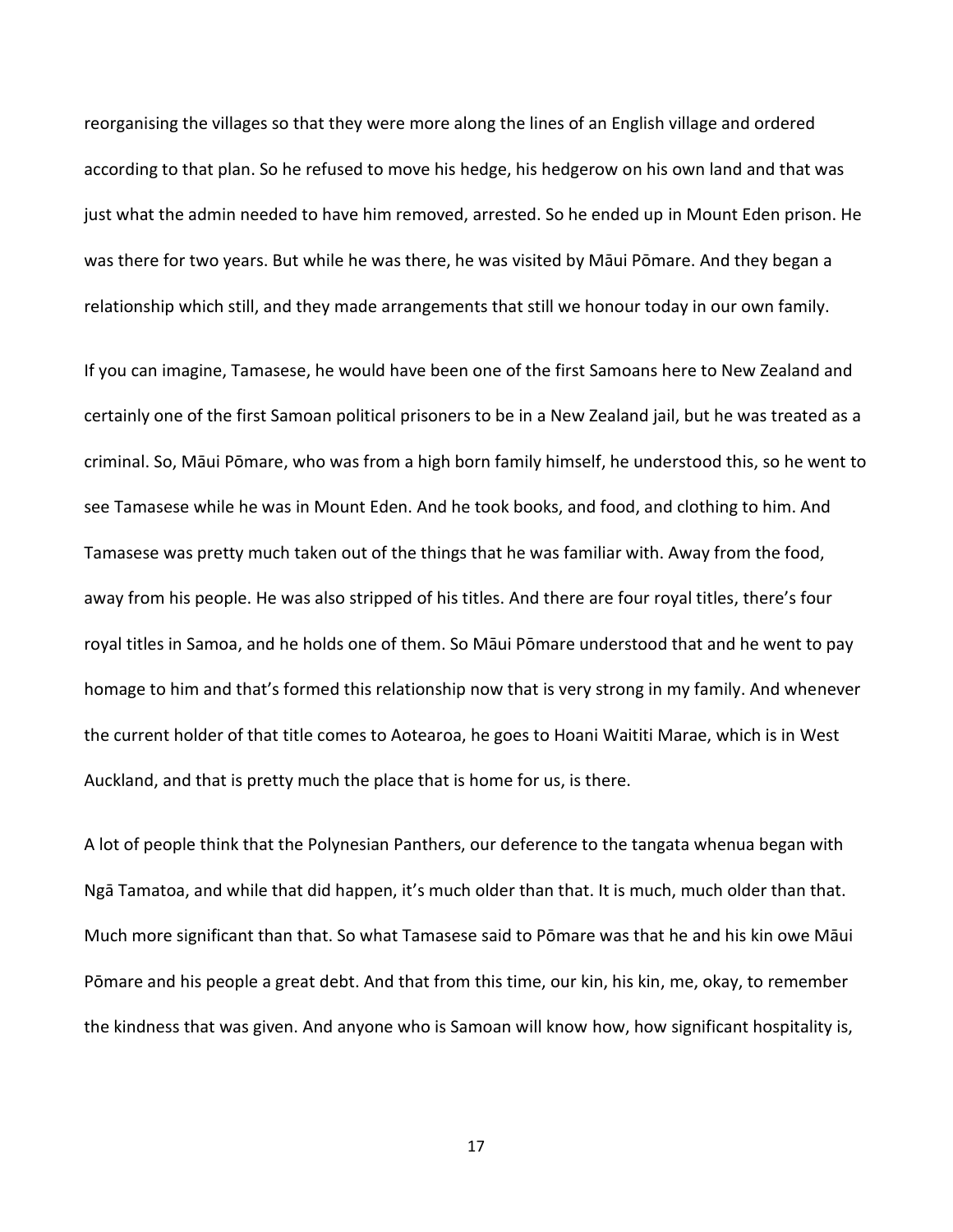in our culture. So he was extended this great aroha and hospitality in his time of greatest need. And he never forgot that and neither have we.

**Melani Anae:** And it's not by accident that there's four, five, Tamasese members in the Polynesian Panthers. I mean, you know, we didn't kind of think, 'Oh, let's you know, let's join the Panthers because we're Tamasese!' No, that's a fight was in them already. The activist kind of, yeah, tendency to do what's right.

**Audience member four:** Kia ora, thank you for your generosity and sharing your history and your stories with us today. I have a question for Alec. I understand the significance of the Christian church within the Polynesian community. And I just – wondering about how you situate yourself as a revolutionary within the Christian church?

**Alec Toleafoa:** Well, there is racism even within the Christian church. Despite how much stained glass you want to put around it, or how many prayer books there are, it's still racism. And all of us have, within the spheres of activity that we have gone into, we have taken our anti-racism doctrine with us, including into the church.

One of the things that I'm very, very interested in now is decolonising the Christian Church in Samoa, and, by extension through the Pacific. And I was giving a talk on that very subject and looking at recovering our own Pacific spirituality. And one of the critics was saying that, isn't there, isn't there just one, one God? And my response was, well, you know, if you can't hear the voice of your God, through our own cultural references, then you're probably not listening. Or else God's not speaking to you. One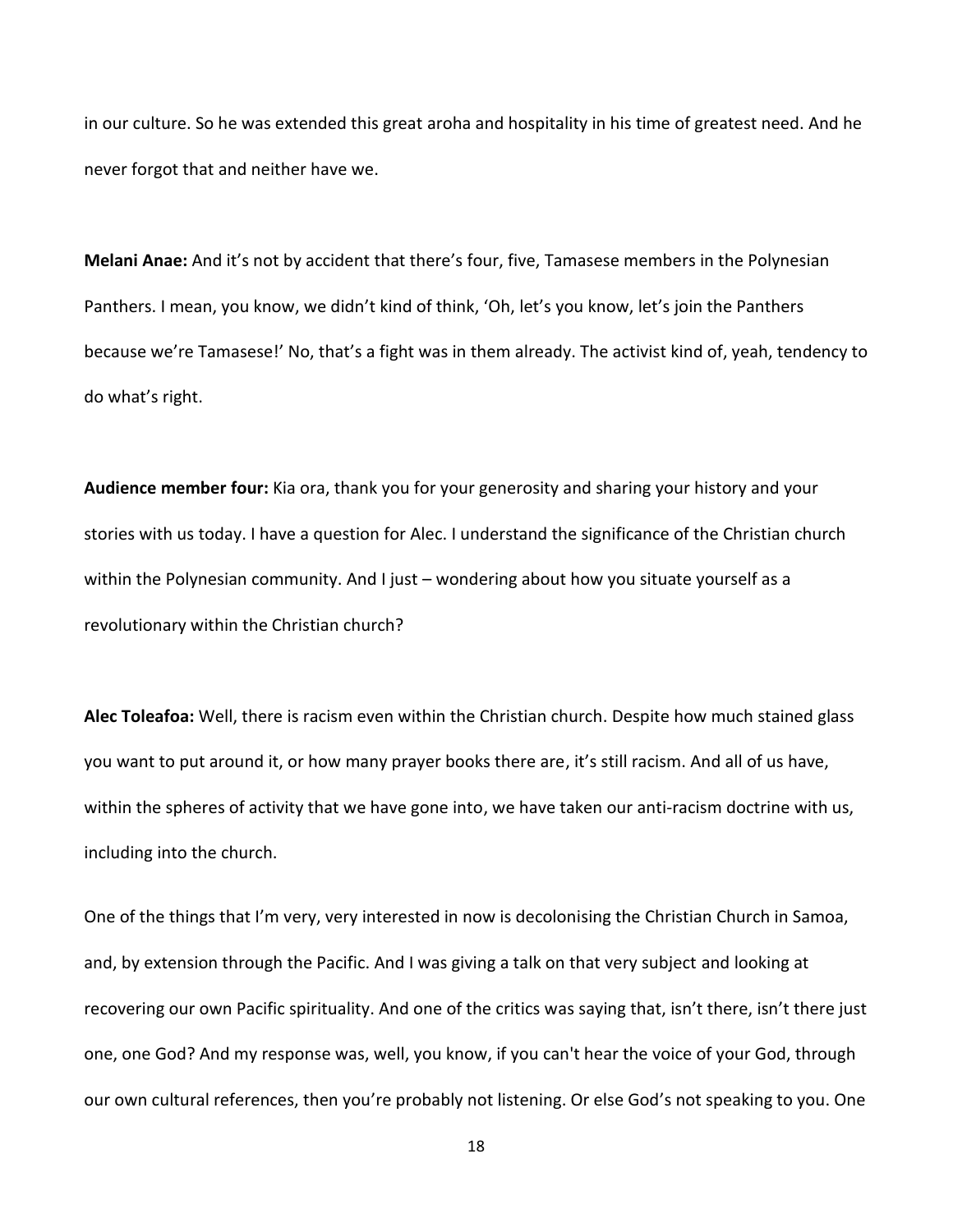of those two. So I can't see that there's any, any harm or any kind of separation of the two. But I would like for our people to understand that before contact with the missionaries, we had our own spirituality. We had our own deity, our own theism, our own understanding of things. And it's not religion, it's spirituality. And this is what I would, this is what I would like to encourage. And one day, from the pulpit, there might be this invocation to Tagaloa and to the God of the Bible, and to the God of the Pacific. That's the invocation I would like to hear from the pulpit.

**Audience member five:** Kia ora, you've mentioned the homework group, and Educate to Liberate, and I'd love if you'd be able to expand on that and kind of touch on the role of education within the movement.

**Melani Anae:** Well, it's interesting, that programme, the homework centres was to provide our young Pacific kids a place where they could do their homework, and so a lot of us were university students, so we would help them with their homework at a set time. But one of the lovely stories we heard just the other day when we were giving a Panthers' rap at St. Cuthbert's in Auckland, the principal came down and said, oh, that she was one of the homework tutors back in the day when she was at university. So I can imagine, you know, the activist kind of education coming out of St. Cuthbert's.

So those sorts of things. But the Educate to Liberate, our parents came to this country for a better education. It's since been subsumed by sports and creative things, but, it's always been education because, you know, knowledge is power, even, you know, indigenous peoples know that around the world. So education to me is the kind of the coverall for everything else. If you get the education right, there will be peace and harmony. It's not an us or them. It's not polarising. It's just knowledge, the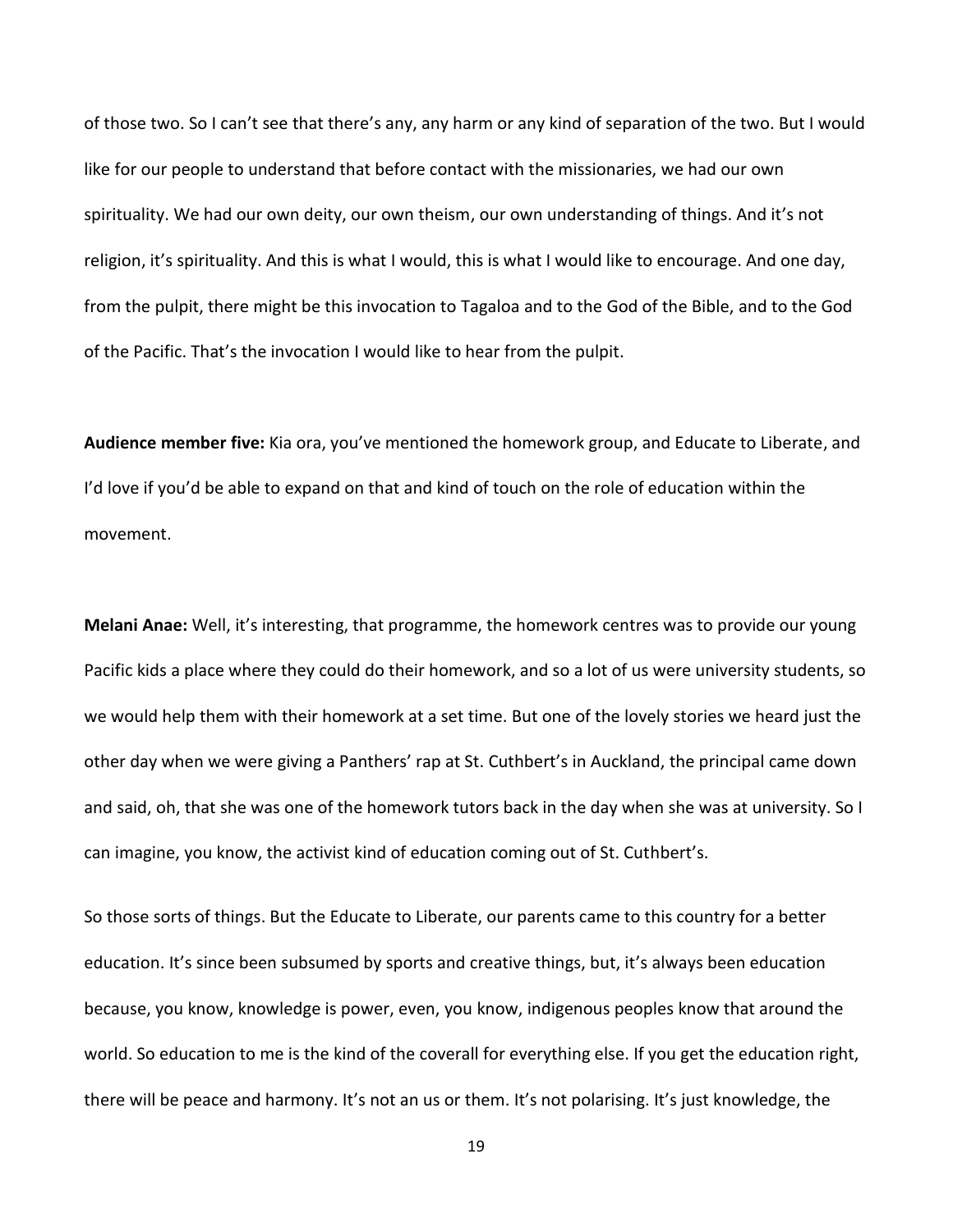sharing of knowledge and being open to different worldviews. To be open to different understandings of things. So together, you learn new things, and, and so educate to liberate.

I've done that in my work as an academic. You know, and it's, it's, it's amazing that the students that I've had there have gone on to become teachers, and have now introduced Pacific studies into the curriculum in their schools. And you know, that's amazing, 'cause that's, as Panthers, that's where the revolution lies. That's the revolution, is, is changing the mindset of everyone that hears our story, that hears our histories, of our realities.

And so I'm just sitting back. I mean, the apology is the apology, but I know that out there our young, our youth, are demanding. We're getting, we're getting stories from questions from young kids saying, 'I want to be an activist, how can I be an activist?' And the brothers will usually say, 'Oh, well, you have to tidy up your room when your mum says so.' That's true because it teaches you discipline and respect. It's all those things. So you know, that's the kind of thing as – and we tell them, if you look at our platform: annihilate all forms of racism, celebrate your ethnic identity – whatever it is – and educate to liberate, then you are Panthers.

And so it's not just an education about, you know, a subject, it's your life, it's educating your whole approach to life and people and relationships. Because in the Samoan culture va, the va is crucial. The va is the social and sacred spaces of relationships. You know, you can't have one by itself, they both interact, to make optimal outcomes. Things work, you get things done, when you look after the va, the relationship, and the va between those above, beside and below you. And that's why Samoans are so schizophrenic. You're gonna have to know what all these va are. But we're taught from a very young age, about these different va. And it's what I call, you know, the instructional adhoc framework. It's,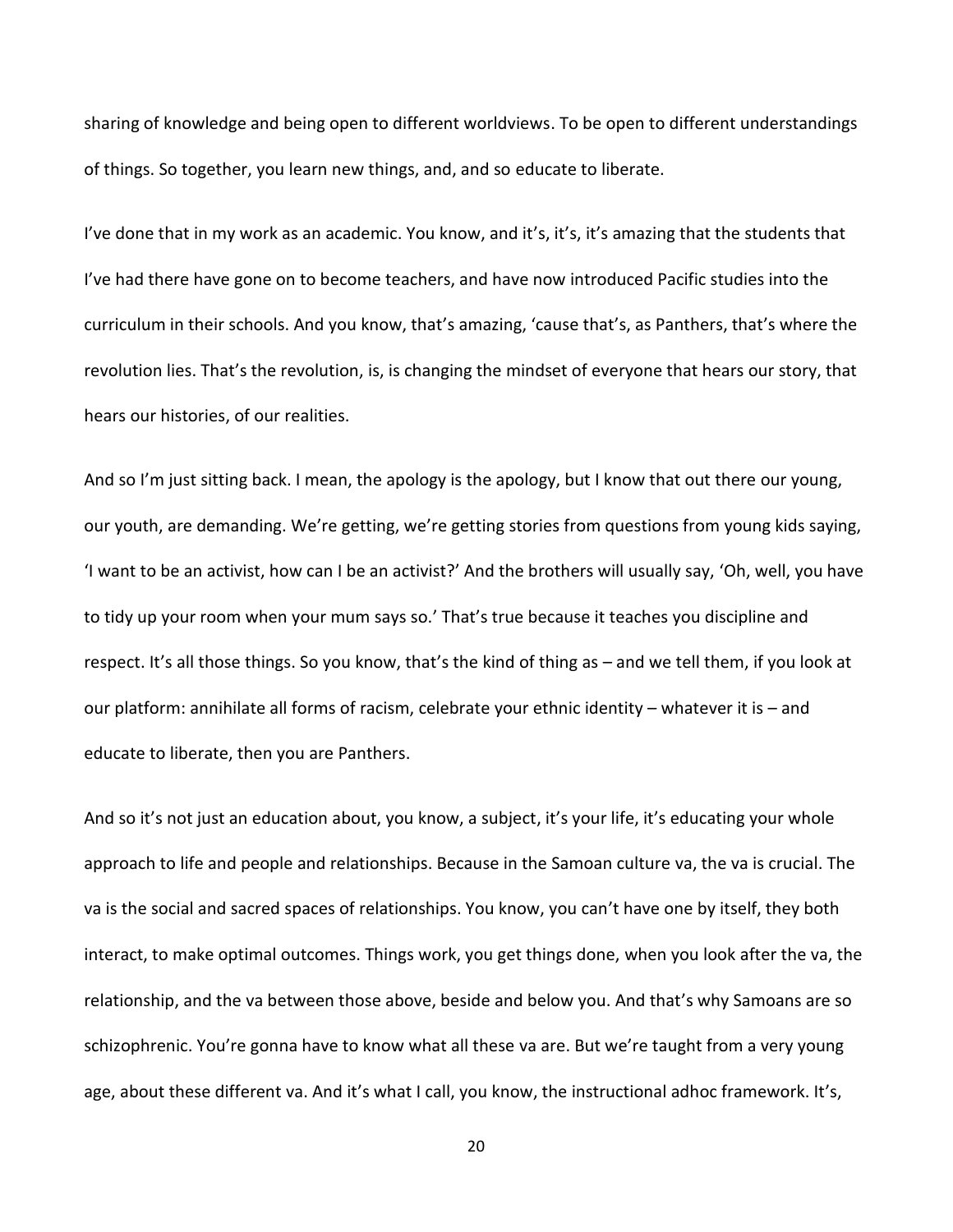'do this, do this, don't do that', without any explanation. And we learnt, so that's how we learn. We learn how to behave properly, and all those va. It's amazing. But that's, that's our fa'asamoa for you.

**Audience member six:** You've given us a tremendous reminder of the importance of civil disobedience in New Zealand, in our society. And I wonder, given that, if there's one really critical thing about discrimination, is it's the worst thing is where we don't want to know, we don't want to look. And I wonder, as a consequence of the value of civil disobedience, what has it been complemented by? And how our systems operate, that shed light on the things that you've expressed that are so dear and important to New Zealand?

**Alec Toleafoa:** Okay, one of the, one of the first, the first activist things, I suppose you would say, in our community (and we are only 16–17 year-olds), was installing traffic lights and pedestrian crossings, in a very dangerous intersection in Ponsonby. And that's because a lot of our people were being injured and there was no safe way to cross the – or safer way – to cross the road. So what we did was, we just formed this continuous line, and just marched around there, this intersection, so that no cars could come through. And that was just continuous. We weren't breaking the law. But it was being, doing, being annoying really. And then traffic started to build up on either side of the intersection and they were being annoyed as well at what we were doing. But we were very clear on what we wanted. We wanted traffic lights here. So three weeks after that the city council put traffic lights there. So that's the influence of civil disobedience on law, and law change, how it happens, you can do that.

And it's, I think it's in my blood really. The Mau in Samoa, they did a lot of civil disobedience as well and gained their independence as a result. So these are the ways that the relationship between civil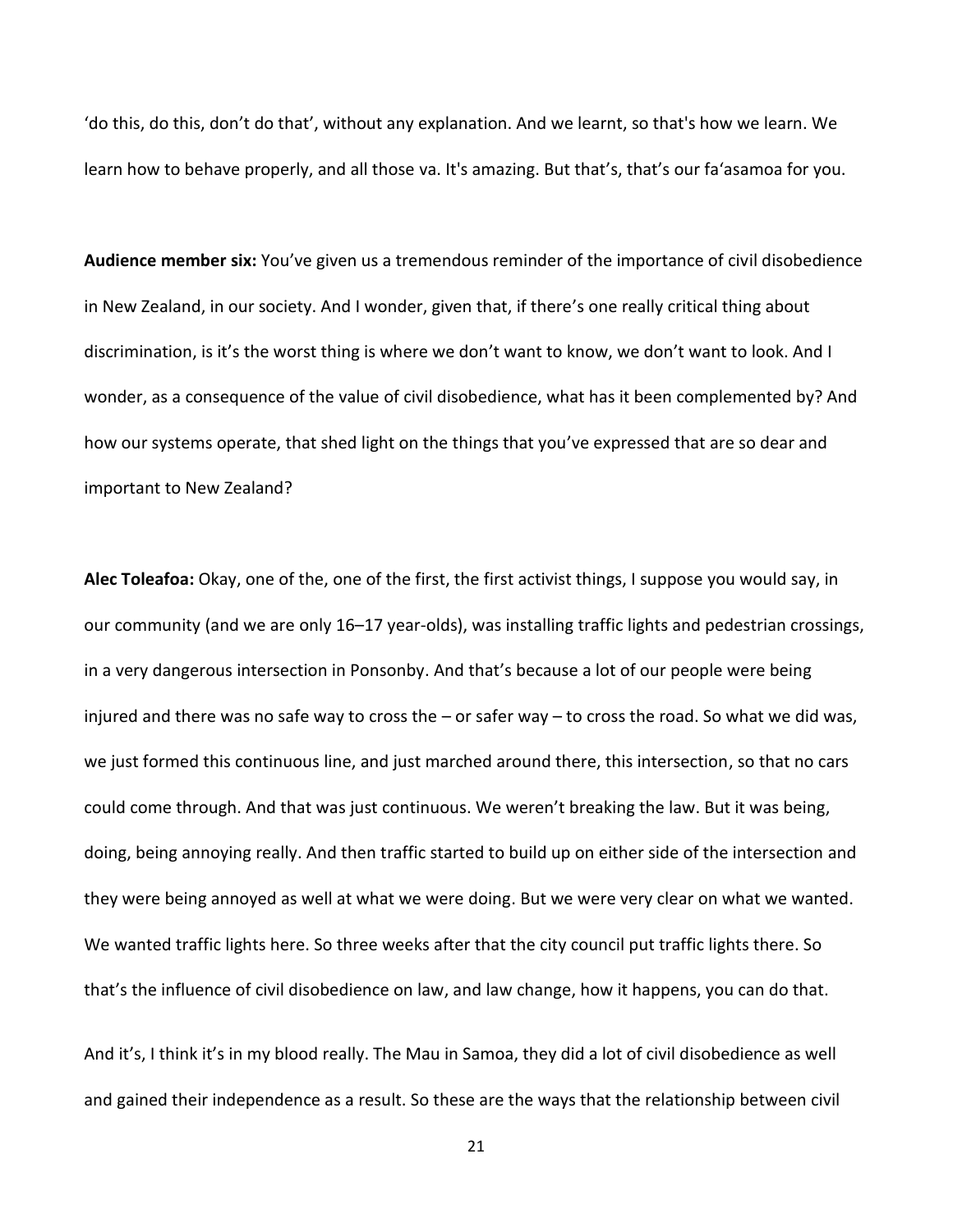disobedience and the sorts of, sorts of things that can happen as a result. And it does remind the people of their own power, you have power, and let's just use that. And we use it at times when there is some danger to us or to our society or to the wellbeing of our society. So there's all these different dynamics that spring from civil disobedience and actually give rise to civil disobedience as well. Just down there in the foyer of this building, I see photos of the 1980s Springbok tour. That's the ultimate, in this country anyway, civil disobedience, and the amazing global effects of that action. Amazing.

**Melani Anae:** Yeah, that's that's one good example of where we annihilated racism together, was the apartheid, you know, the Springbok tour.

**Neill Atkinson:** And then we got one last question.

**Audience member seven:** Hi. So you talked a bit about how young people can have a difference in education. I was wondering if you had any thoughts on some of the newer movements around climate change, specifically the School Strike 4 Climate, and the need for more Pacific views and activists and groups in that sort of arena?

**Melani Anae:** We were talking about that just earlier. In that same vein about the question about how can I become an activist, right? You have to be ready to give – lay down your life, for the cause. You have to be passionate, you have to have lived that experience of what you're, you know, trying to change. So unless you're in the Pacific and suffering climate change in a big way, it's difficult, you know, to make – I mean, every young person is really on this bandwagon about climate change and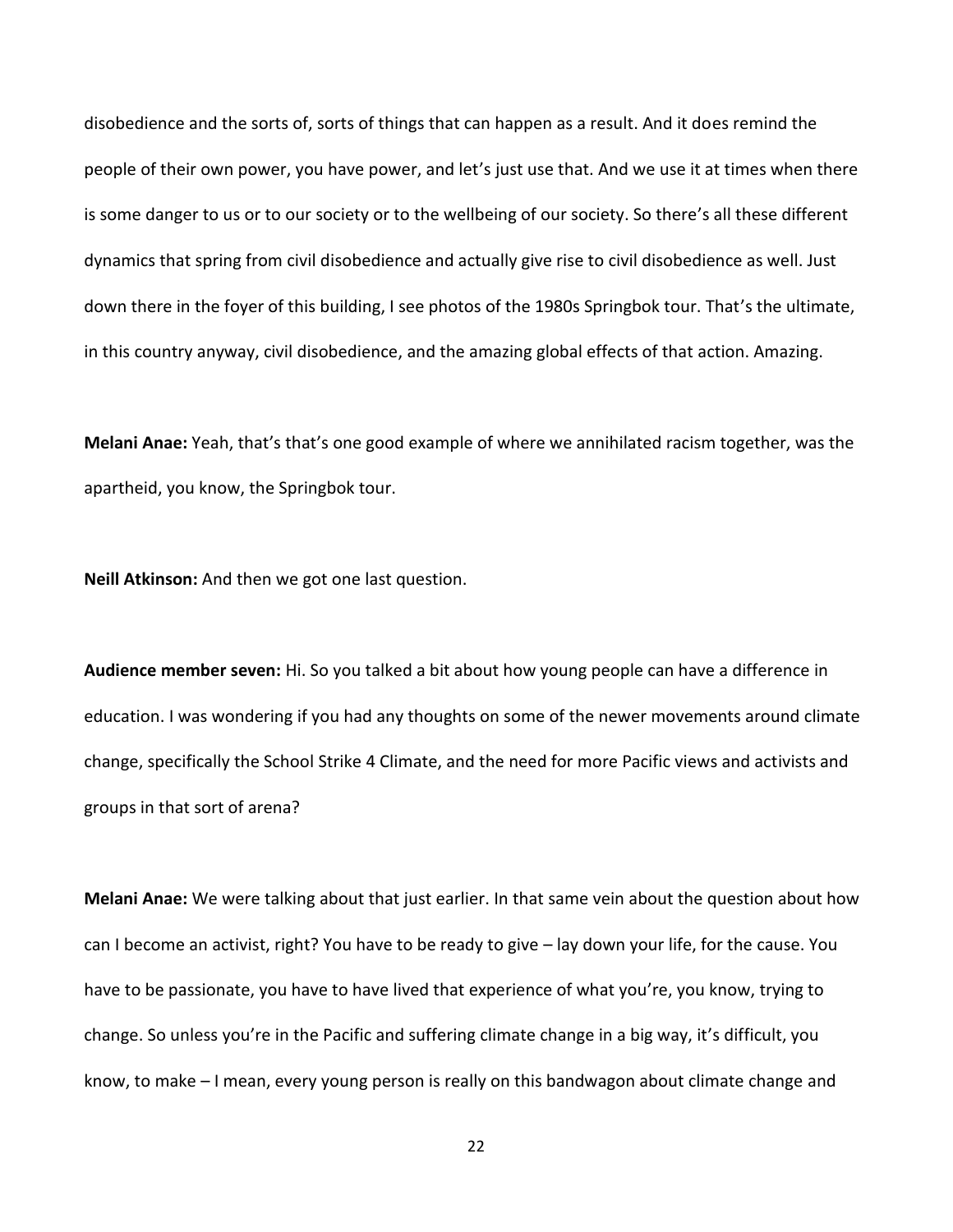without really understanding the, you know, the, the intricacies of what that means, because … What I'm not hearing is what the people back in the islands in the places, you know, the islands that are sinking. I don't hear their voices, I don't hear them jumping up and down and being activists about it, because they've lived with it for thousands of years. They have lived through hurricanes and typhoons and, and survived. So you know, I think it's people who have caused the climate change that are now worrying about it.

**Alec Toleafoa:** At a more local, local level, we encourage young people, you know, to take up something that they feel strongly about and use their own agency for change. In Tamaki, there's just, there's a group of school, school children who were tired of intra-school violence. And so working against the advice of their school, they still created this march against intra-school violence. It never made the media, which is typical of how youth are treated in the media, but they still got up there and you know, they empowered their community and themselves and found their voice and their legs and went out there and did it. And so I guess there's a lot of these youth movement, new youth activist movements, that are growing, that we don't hear much about, because mainly they're youth and the media seems to want to get onto this sensationalist narrative and not care too much about. And we experienced that ourselves as young Panthers. So I would, I would encourage that, you know, the new youth movements because they're finding their own agency, they're finding their feet and I'm all for that. I'm all for that.

**Melani Anae:** And you know, we tell them, if you see racism, stand up. If you feel racism, stand up.